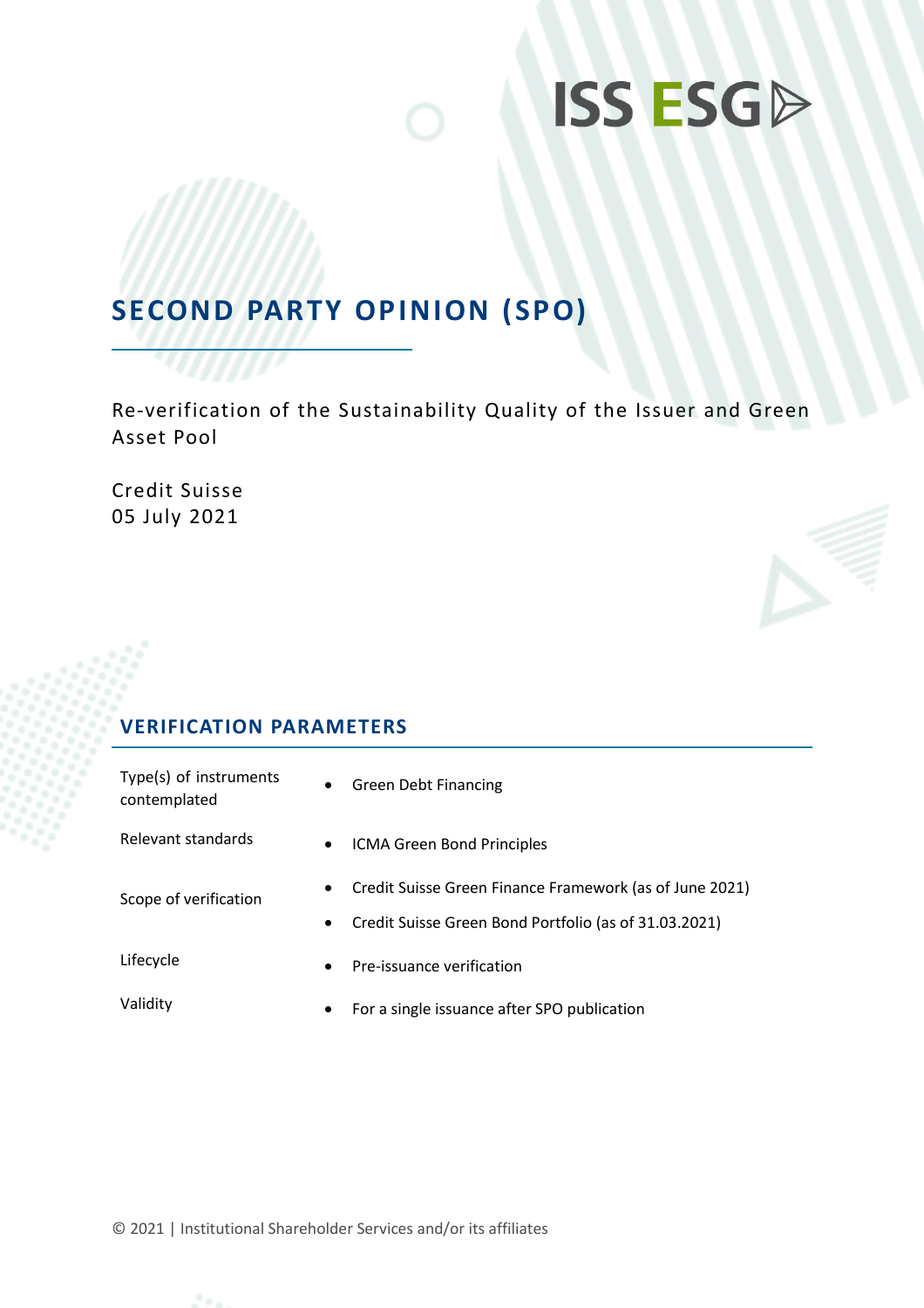

# **CONTENTS**

| B. CONSISTENCY OF THE GREEN BOND WITH CREDIT SUISSE'S SUSTAINABILITY STRATEGY 6 |
|---------------------------------------------------------------------------------|
|                                                                                 |
|                                                                                 |
|                                                                                 |
| B. MANAGEMENT OF ENVIRONMENTAL AND SOCIAL RISKS ASSOCIATED WITH THE GREEN       |
|                                                                                 |
|                                                                                 |
|                                                                                 |
|                                                                                 |
|                                                                                 |
|                                                                                 |
|                                                                                 |
|                                                                                 |
|                                                                                 |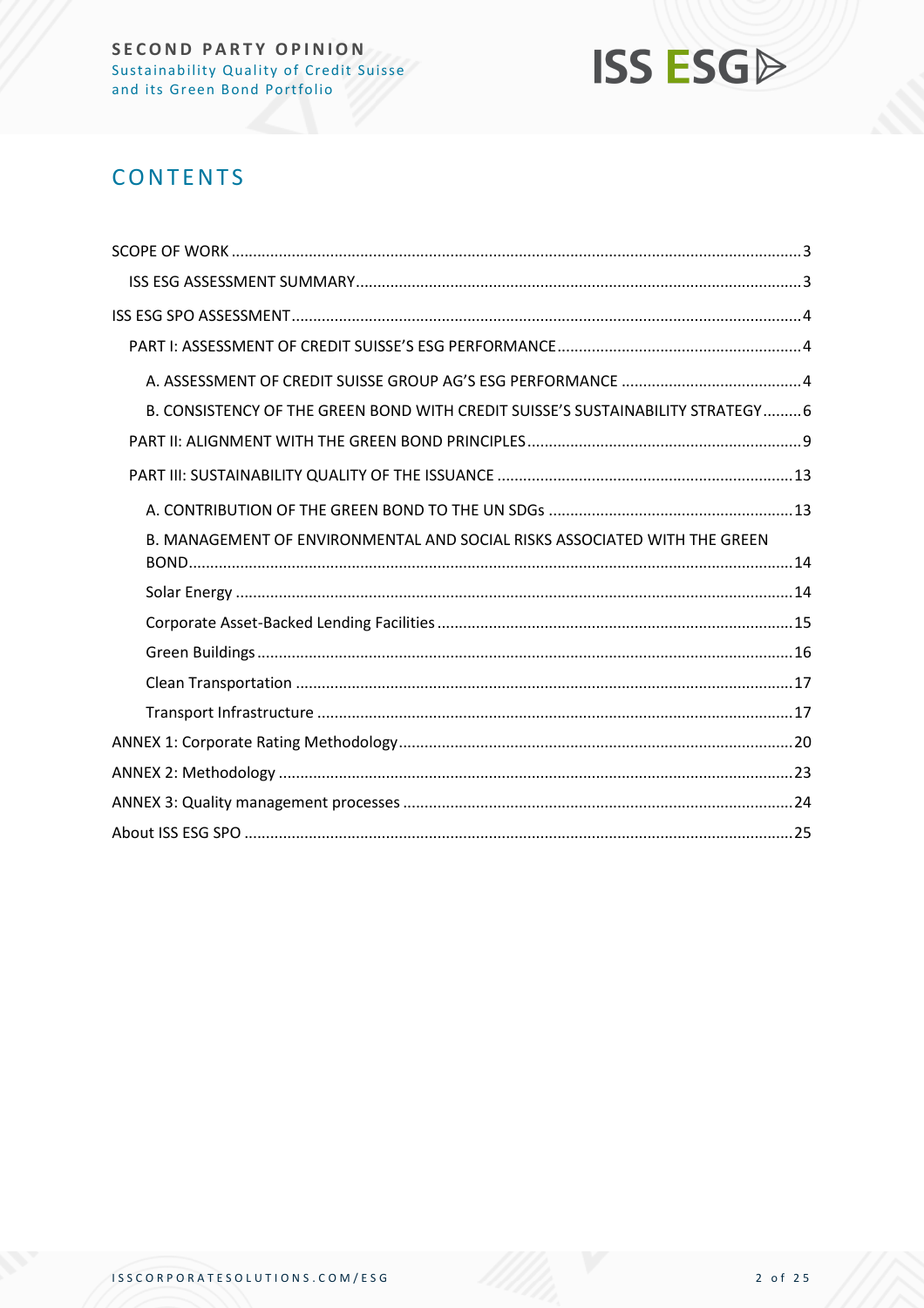

# <span id="page-2-0"></span>SCOPE OF WORK

Credit Suisse commissioned ISS ESG to assist with its green bond by assessing three core elements to determine the sustainability quality of the instrument:

- 1. Credit Suisse's sustainability performance, according to the ISS ESG Corporate Rating.
- 2. Credit Suisse Green Finance Framework (June 2021 version)– benchmarked against the International Capital Market Association's (ICMA) Green Bond Principles (GBPs).
- 3. The asset pool whether the projects contributes positively to the UN SDGs and perform against ISS ESG's issue-specific key performance indicators (KPIs) (See Annex 2).

| <b>SPO SECTION</b>                                                                                    | <b>SUMMARY</b>                                                                                                                                                                                                                                                                                                                                                                                                                                                                                                                                                                                                                                                                  | <b>EVALUATION</b>                                                |
|-------------------------------------------------------------------------------------------------------|---------------------------------------------------------------------------------------------------------------------------------------------------------------------------------------------------------------------------------------------------------------------------------------------------------------------------------------------------------------------------------------------------------------------------------------------------------------------------------------------------------------------------------------------------------------------------------------------------------------------------------------------------------------------------------|------------------------------------------------------------------|
| Part 1:<br><b>Green Finance</b><br><b>Framework link</b><br>to issuer's<br>sustainability<br>strategy | According to the ISS ESG Corporate Rating published on<br>09.06.2021, the issuer shows a medium sustainability<br>performance against the industry peer group on key ESG issues<br>faced by the Commercial Banks & Capital Markets sector. The<br>issuer is rated 49 <sup>th</sup> out of 287 companies within its sector.<br>The Use of Proceeds financed through this bond are consistent<br>with the issuer's sustainability strategy and material ESG topics<br>for the issuer's industry. The rationale for issuing green bonds is<br>clearly described by the issuer.                                                                                                     | <b>Consistent with</b><br>issuer's<br>sustainability<br>strategy |
| Part 2:<br>Alignment with<br><b>GBPs</b>                                                              | The issuer has defined a formal concept for its Green Financing<br>regarding use of proceeds, processes for project evaluation and<br>selection, management of proceeds and reporting. This concept<br>is in line with the ICMA GBPs.                                                                                                                                                                                                                                                                                                                                                                                                                                           | <b>Positive</b>                                                  |
| Part 3:<br>Sustainability<br>quality of<br>the<br>asset pool                                          | The overall sustainability quality of the asset pool in terms of<br>sustainability benefits, risk avoidance and minimisation is good<br>based upon the ISS ESG assessment. The green bond will (re-<br>)finance eligible asset categories which include: solar energy,<br>electric vehicles, green buildings, clean transportation and<br>transportation infrastructure.<br>Those use of proceed categories have a positive contribution to<br>SDG3 'Good health and well-being', SDG7 'Affordable and clean<br>energy', SDG10 'Reduced inequalities' and SDG13 'Climate<br>action'. The environmental and social risks associated with those<br>assets have been well managed. | <b>Positive</b>                                                  |

#### <span id="page-2-1"></span>ISS ESG ASSESSMENT SUMMARY

<sup>1</sup> ISS ESG's evaluation is based on the Credit Suisse's Green Finance Framework (June 2021 version), on the analysed asset pool as received on the 31.03.2021, and on the ISS ESG Corporate Rating applicable at the SPO delivery date (updated on the 09.06.2021).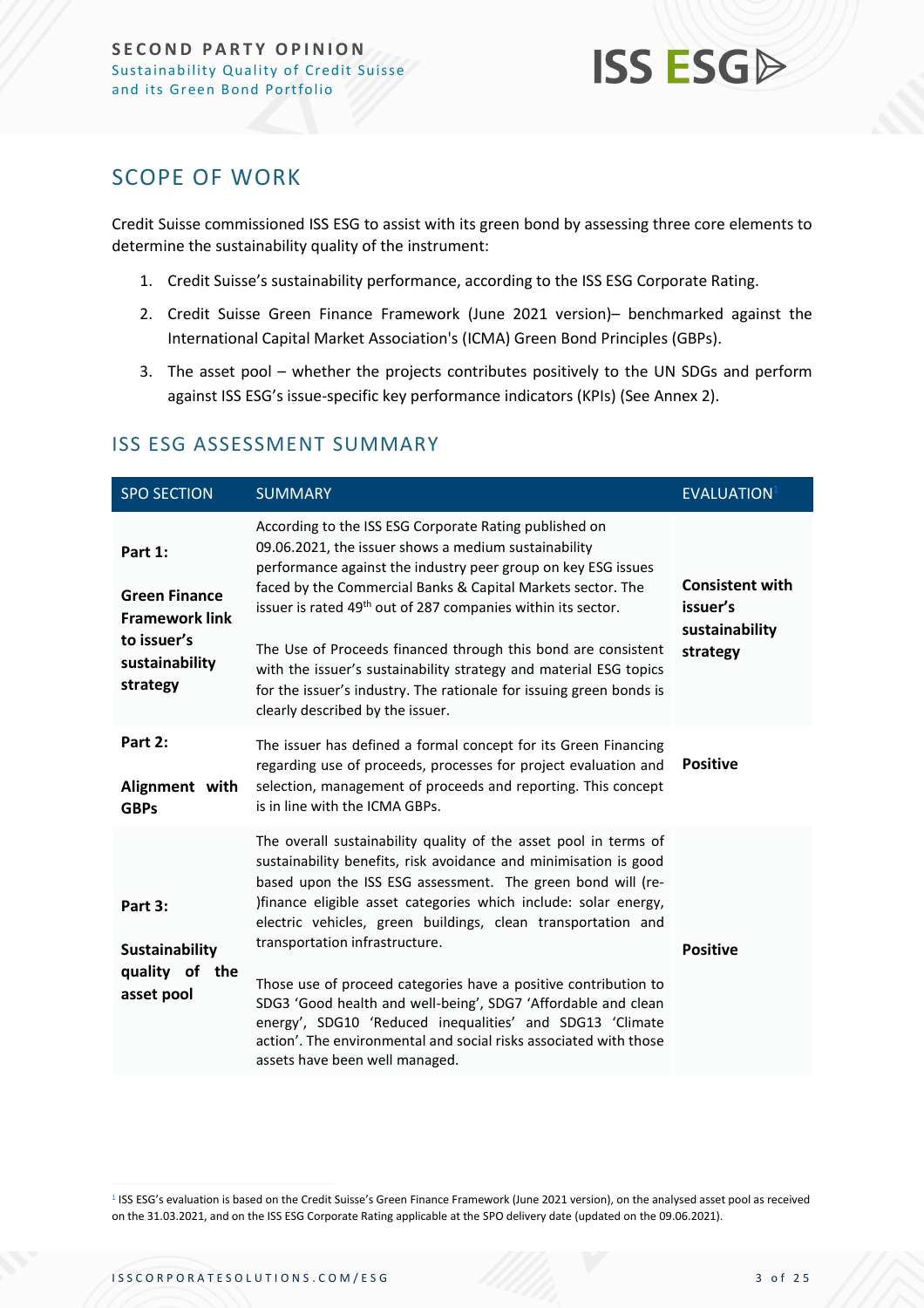# **ISS ESG**

# <span id="page-3-0"></span>ISS ESG SPO ASSESSMENT

# <span id="page-3-1"></span>**PART I: ASSESSMENT OF CREDIT SUISSE'S ESG PERFORMANCE**

# <span id="page-3-2"></span>A. ASSESSMENT OF CREDIT SUISSE GROUP AG'S ESG PERFORMANCE

The ISS ESG Corporate Rating provides material and forward-looking environmental, social and governance (ESG) data and performance assessments.

| COMPANY                    | <b>SECTOR</b>                | DECILE RANK TRANSPARENCY |
|----------------------------|------------------------------|--------------------------|
| <b>CREDIT SUISSE GROUP</b> | COMMERCIAL BANKS             | LEVEL                    |
| A <sub>G</sub>             | <b>&amp; CAPITAL MARKETS</b> | <b>IVERY HIGH</b>        |

This means that the company sustainability performance is medium, both compared against industry peers as well as in terms of the industry-specific requirements defined by ISS ESG.

#### *ESG performance*

As of 05.07.2021, this Rating places Credit Suisse 49<sup>th</sup> out of 287 companies rated by ISS ESG in the Financials/Commercial Banks & Capital Markets sector.

Key Challenges faced by companies in term of sustainability management in this sector are displayed in the chart on the right, as well as the issuer's performance against those key challenges in comparison to the average industry peers' performance.



#### *Sustainability Opportunities*

Credit Suisse together with other financial service providers created responsAbility, a social investment organization enabling investors to invest in small and medium-sized enterprises and microfinance institutions (MFIs). In addition, Credit Suisse has established its 'Financial Inclusion Initiative' to strengthen MFIs and social enterprises serving the financial needs of low-income households. Credit Suisse also offers services supporting clients in meeting their philanthropic objectives, such as the establishment of charitable foundations. Furthermore, the company offers SRI and impact investment products/funds for private and institutional customers and provides investment banking services to companies in the renewable energy sector. Although Credit Suisse offers several financial services with a high social and environmental benefit, these do not represent a major business in relation to the overall product portfolio of the company.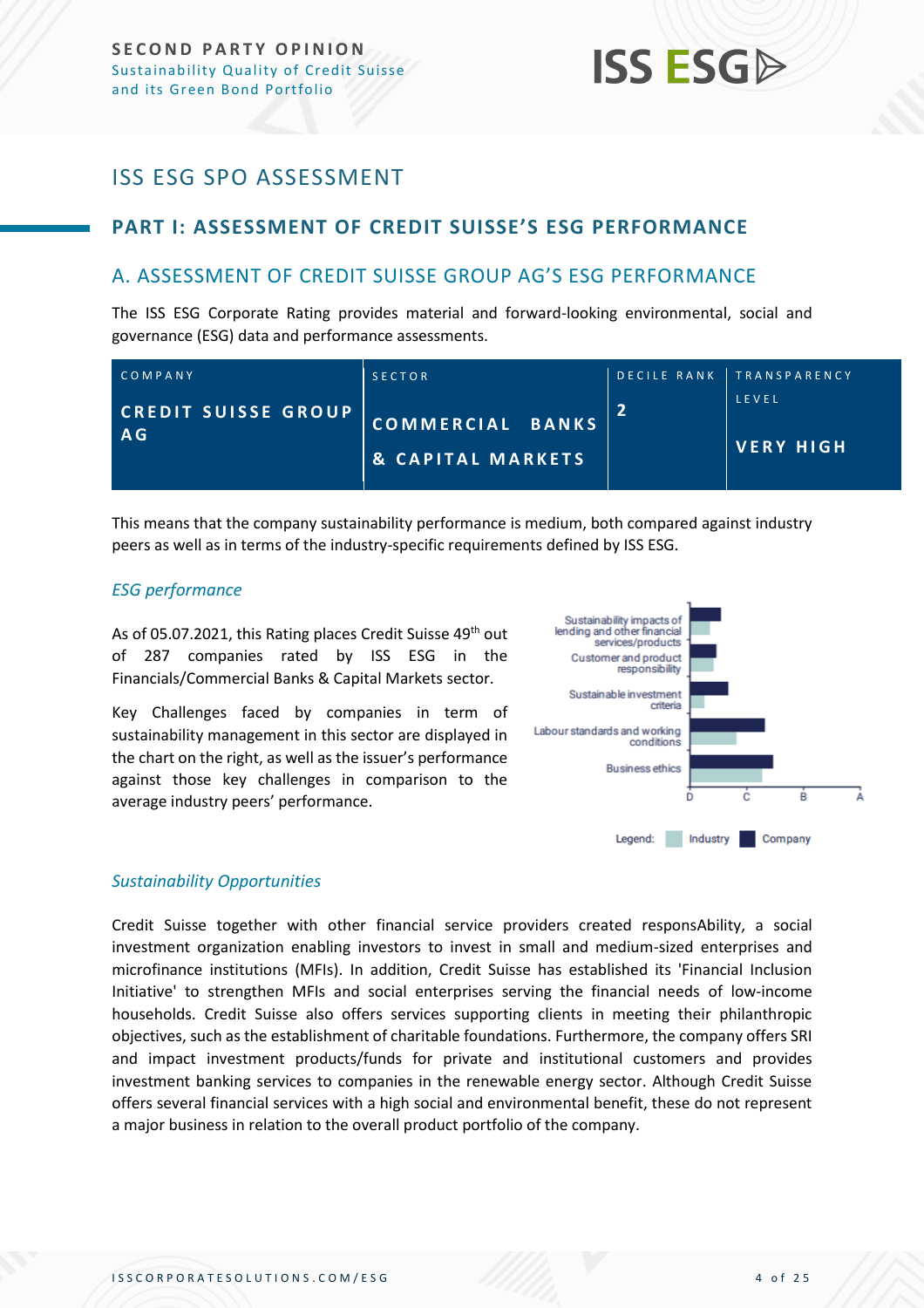# **ISS ESG**

#### *Sustainability Risks*

In the financial sector, the main sustainability challenges are in the lending and investment banking, and asset management businesses. Credit Suisse has established a range of industry-specific policies and guidelines addressing relevant issues e.g. in the forestry, agriculture, and energy sectors. A controversial weapons policy prohibits direct business relationships with producers of anti-personnel mines and cluster munitions. In addition, Credit Suisse has adopted the Equator Principles addressing sustainability issues in the financing of projects. Transactions entailing a reputational risk of an environmental or social nature have to be reviewed according to a specifically defined reputational risk assessment process (RRRP). However, a comprehensive general social and environmental credit / investment banking guideline for corporate and public sector customers is missing. Furthermore, the company's activities to integrate ESG aspects into its mainstream asset management business are rather limited. In the field of customer and product responsibility, Credit Suisse is committed to accurate and transparent communication with its stakeholders and has implemented initial measures to ensure responsible sales practices. In 2011, Credit Suisse became the first Swiss financial services provider to be assigned the OHSAS (Occupational Health and Safety Assessment Series) 18001 certification. In addition, the company offers a high degree of workplace flexibility. Credit Suisse has a high involuntary turnover rate but is committed to mitigating the consequences for employees made redundant. It assists employees in the search for a new position and strives to minimize the impact of the reduction in staff numbers through internal transfers. The company has established a code of ethics covering some relevant issues in the field of business ethics (e.g. corruption and money laundering). In addition, the company conducts extensive compliance trainings and has third party anti-corruption due diligence as well as whistleblowing procedures in place. However, Credit Suisse has been involved in several controversies in recent years related to e.g. bribery in China and Hong Kong and price fixing in bond and exchange markets in the US and South Africa.

#### *Governance opinion*

Regarding Credit Suisse's governance structure, the chair of the board, Mr. António Horta-Osório (as at April 30, 2021), is considered as not independent. However, the company has appointed an independent lead director, Mr. Severin Schwan (as at April 16, 2021). The majority of board members is independent and the board has set up committees in charge of audit, remuneration, and nomination which are either entirely or predominantly composed of independent members. Compensation is publicly disclosed for members of the executive management team as a whole and the CEO individually.

Regarding the management of sustainability, there is no dedicated board-level committee charged with such matters. The company's remuneration policy for its executive management team includes long-term incentives, which could promote sustainable value creation. Non-financial objectives are integrated into variable compensation components. The company has established a code of ethics covering some relevant issues in the field of business ethics (e.g. corruption and money laundering). In addition, the company conducts extensive compliance trainings and has third party anti-corruption due diligence as well as whistleblowing procedures in place. However, Credit Suisse has been involved in several controversies in recent years related to e.g. bribery in China and Hong Kong and price fixing in bond and exchange markets in the US and South Africa.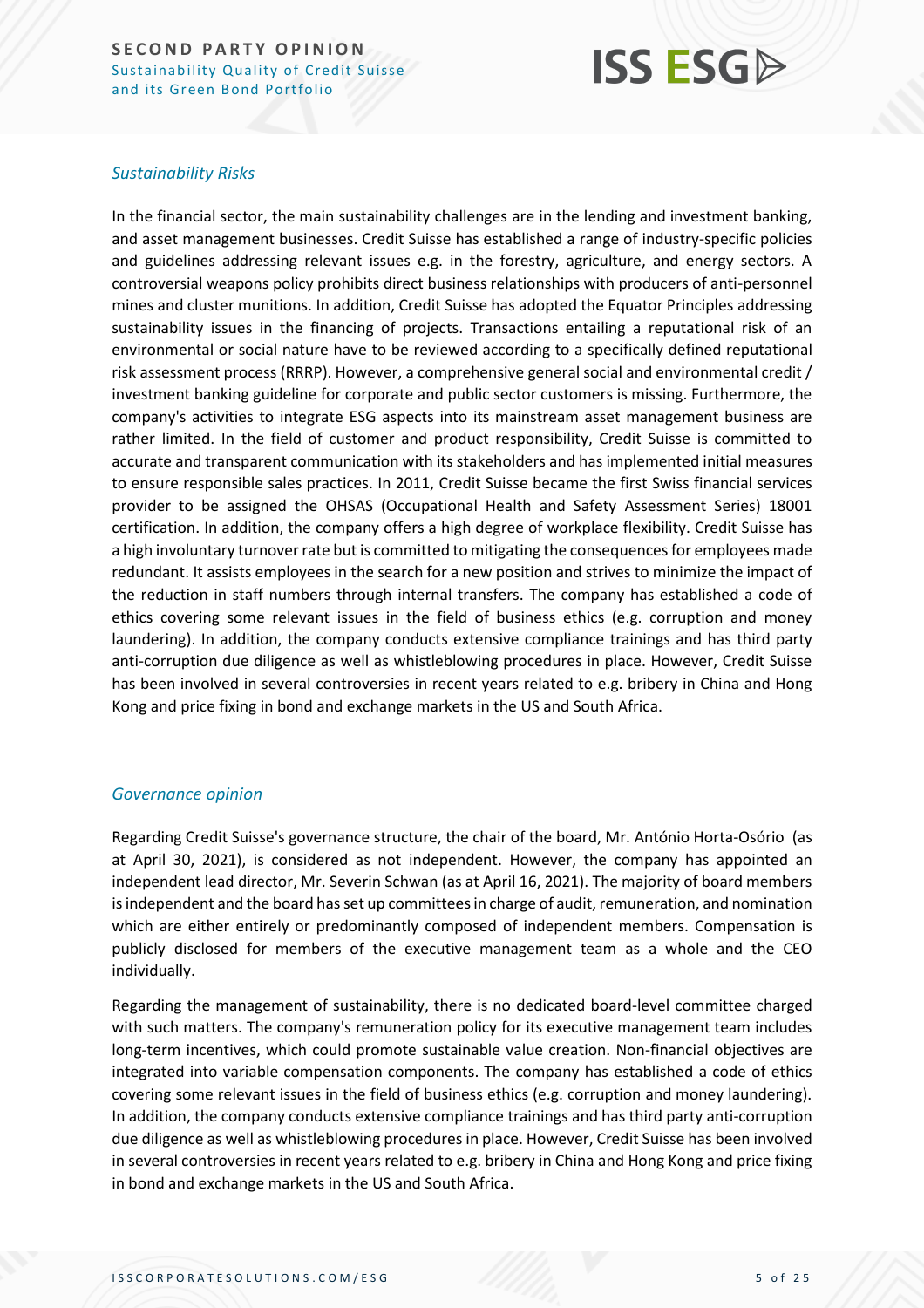

#### *Sustainability impact of products and services portfolio*

Using a proprietary methodology, ISS ESG assessed the contribution of Credit Suisse's current products and services portfolio to the Sustainable Development Goals defined by the United Nations (UN SDGs). This analysis is limited to evaluation of final product characteristics and does not include practices along Credit Suisse's production process.

| PRODUCT/SERVICES<br><b>PORTFOLIO</b>                             | <b>ASSOCIATED</b><br><b>PERCENTAGE</b><br><b>OF</b><br><b>REVENUE</b> | DIRECTION OF IMPACT | <b>UN SDGS</b>                               |
|------------------------------------------------------------------|-----------------------------------------------------------------------|---------------------|----------------------------------------------|
| <b>Products and services</b><br>for renewable energy<br>projects | 1%                                                                    | <b>CONTRIBUTION</b> | <b>13 GLIMATE</b><br>AFFORDABLE AN<br>کولا آ |
| <b>Others</b>                                                    | N/A                                                                   | NO NET IMPACT       | N/A                                          |

#### *Breaches of international norms and ESG controversies*

The company is not facing any severe controversy.

# <span id="page-5-0"></span>B. CONSISTENCY OF THE GREEN BOND WITH CREDIT SUISSE'S SUSTAINABILITY STRATEGY

#### *Key sustainability objectives and priorities defined by the issuer*

The growing need to combine prosperity with environmental, social and governance (ESG) considerations has already started transforming patterns of consumption, the political and regulatory landscape for businesses and the world of investing. Consumers, clients and investors are essentially calling on companies to take greater account of long-term externalities and to help preserve natural capital and finite resources. As a result, businesses across all sectors are seeking to create more sustainable business models that address the risks and leverage the potential of this transformation.

Credit Suisse has been involved in the area of sustainable and impact investing for more than 17 years. Today, Credit Suisse contributes substantially to the development of this market, as well as integrating broader societal trends into its products and services. Credit Suisse views finance not as an end in itself but rather as a means to realize ambitious objectives.

Sustainable investments have more than doubled in volume over the last five years, and the volume of impact investments has increased at an even faster pace. Strong rise in demand for sustainable and impact investment opportunities have been felt from institutional investors as well as private clients – particularly high-net-worth individuals, next-generation investors and millennials.

Sustainability Strategy, Advisory and Finance (SSAF) combines all of Credit Suisse's investment activities in sustainable investing around the globe within one organization, while defining the firm's sustainability strategy relating to these efforts. SSAF aims to facilitate investable projects and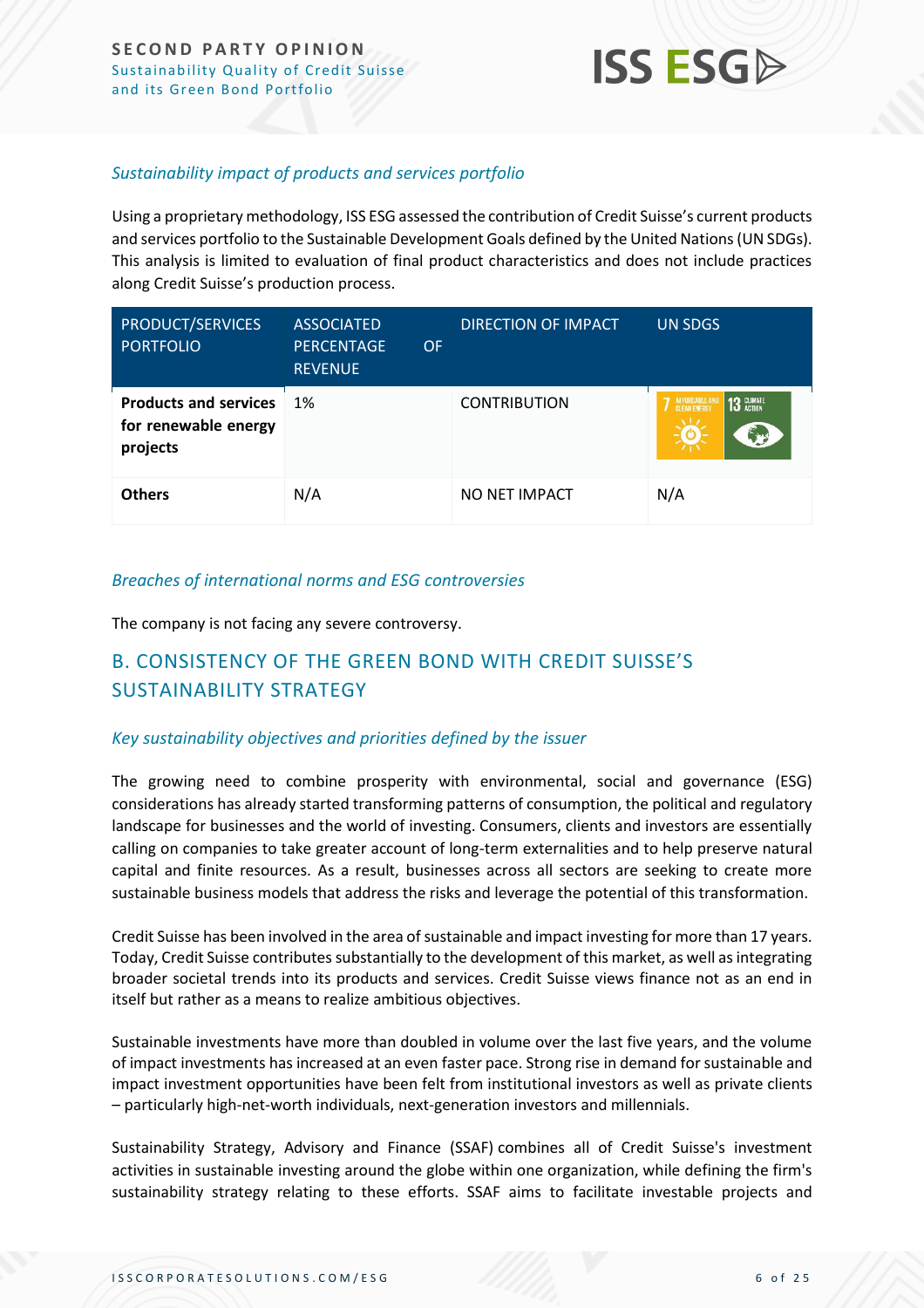

initiatives that have a positive economic and social impact while focusing primarily on generating a financial return for clients. Its mandate is to define, guide and coordinate all of Credit Suisse's activities in this sector for the benefit of institutional, corporate and wealth management clients. Its mandate is to set the bank's sustainability ambition and public commitments and be responsible for selecting the bank's core sustainability themes. It will also determine flagship initiatives, divisional sustainability KPIs and lead the bank's public profile on sustainability.

#### *Issuer's Rationale for issuance*

Credit Suisse recognizes its share of responsibilities in combating climate change and environmental degradation by supporting the transition to a low carbon and sustainable economy. As a financial institution, Credit Suisse is committed to playing its part in addressing this global challenge through its role as a financial intermediary between the economy, the environment and society. Credit Suisse recognizesthe role it can play in mobilizing the finance needed to promote the transition of the global economy towards low carbon activities. One of the ways in which banks can facilitate this transition is by issuing green debt financing instruments (including bonds, loans, commercial paper, certificates of deposit and other debt or financing structures) to facilitate capital for lowcarbon and environmentally sustainable economic activity.

#### *Contribution of Use of Proceeds categories to sustainability objectives and priorities*

ISS ESG mapped the Use of Proceeds categories and KPIs financed under this Green Bond with the sustainability objectives defined by the issuer, and with the key ESG industry challenges as defined in the ISS ESG Corporate Rating methodology for the Commercial banks and capital markets sector. Key ESG industry challenges are key issues that are highly relevant for a respective industry to tackle when it comes to sustainability, e.g. climate change and energy efficiency in the buildings sector. From this mapping, ISS ESG derived a level of contribution to the strategy of each Use of Proceeds categories.

| <b>CATEGORY &amp; KPIS</b>            | USE OF PROCEEDS SUSTAINABILITY OBJECTIVES<br><b>FOR THE ISSUER</b> | <b>KEY ESG INDUSTRY</b><br><b>CHALLENGES</b> | <b>CONTRIBUTION</b>                     |
|---------------------------------------|--------------------------------------------------------------------|----------------------------------------------|-----------------------------------------|
| Renewable<br><b>Energy</b>            |                                                                    |                                              | Contribution to a<br>material objective |
| <b>Energy efficiency</b>              |                                                                    |                                              | Contribution to a<br>material objective |
| <b>Low Carbon</b><br><b>Buildings</b> |                                                                    |                                              | Contribution to a<br>material objective |
| <b>Conservation</b><br><b>Finance</b> |                                                                    |                                              | Contribution to a<br>material objective |
| Clean<br><b>Transportation</b>        |                                                                    |                                              | Contribution to a<br>material objective |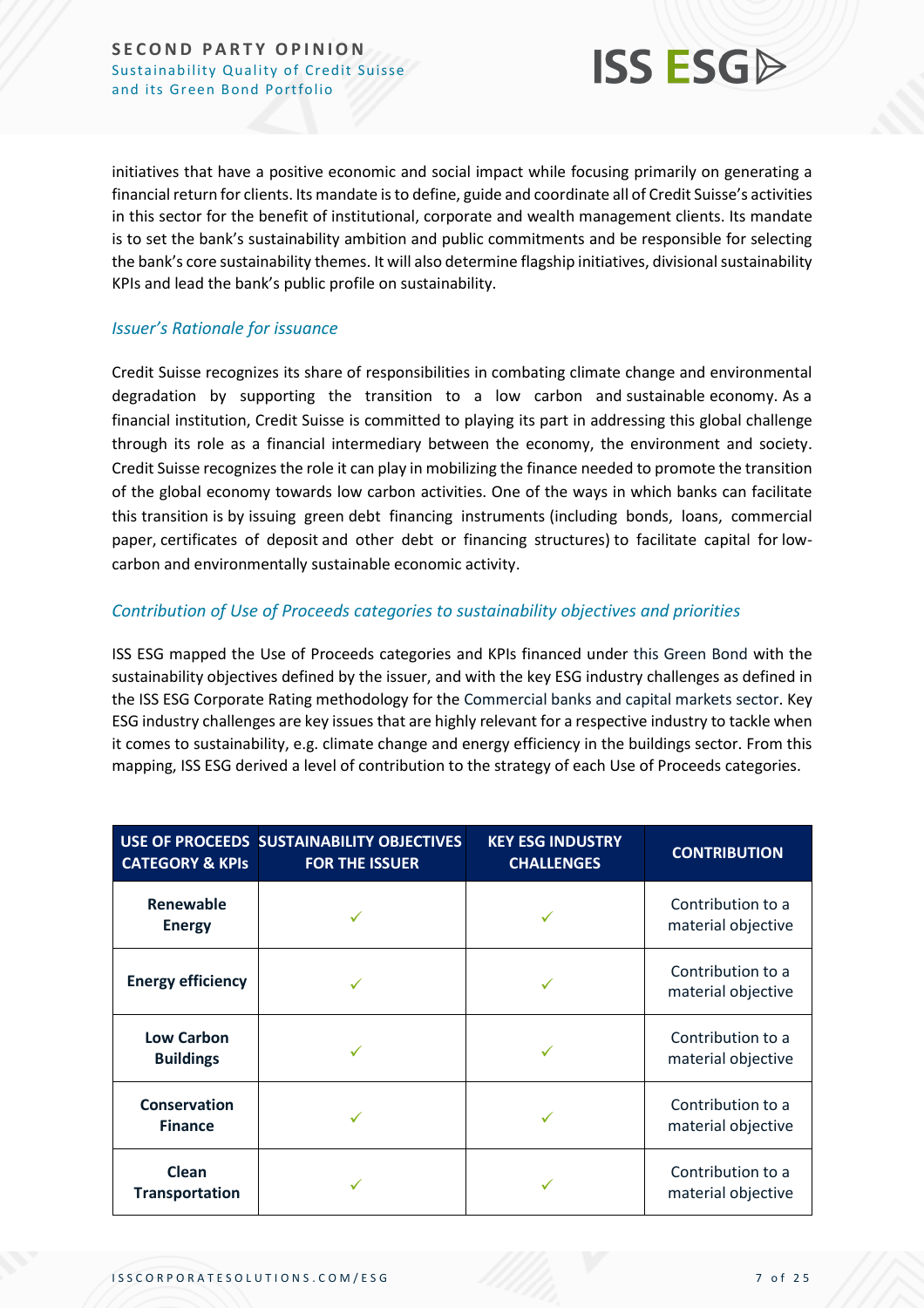

| <b>Sustainable</b><br>Waste<br><b>Management</b> |  | Contribution to a<br>material objective |
|--------------------------------------------------|--|-----------------------------------------|
| <b>Sustainable</b><br>Water<br>Infrastructure    |  | Contribution to a<br>material objective |
| <b>Circular Economy</b>                          |  | Contribution to a<br>material objective |

**Opinion:** *ISS ESG finds that the Use of Proceeds financed through this Green Finance Framework are consistent with the issuer's sustainability strategy and material ESG topics for the issuer's industry. The rationale for issuing Green Bonds is clearly described by the issuer.*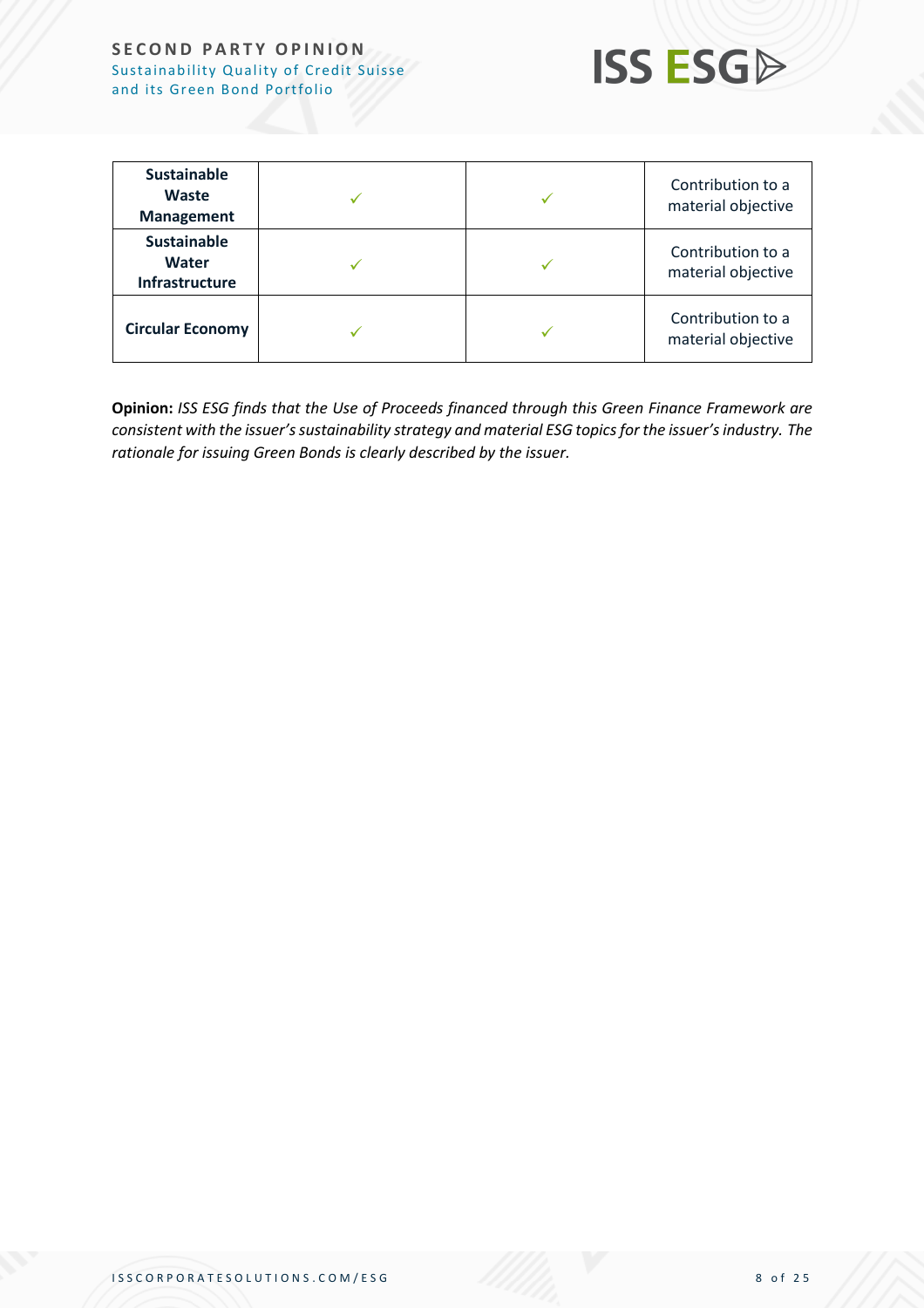

### <span id="page-8-0"></span>**PART II: ALIGNMENT WITH THE GREEN BOND PRINCIPLES**

#### **1. Use of Proceeds**

The objective of Credit Suisse green debt financing instruments is to fund projects or assets that: mitigate climate change by reducing emissions; protect ecosystems; or otherwise have a positive environmental impact in support of the UN Sustainable Development Goals (SDGs). The proceeds of any green debt issuance will be used to finance or re-finance projects or assets with a clear and defined environmental benefit ("Eligible Projects or Assets"), covering:

| <b>CATEGORY</b>                     | <b>DESCRIPTION</b>                                                                                                                                                  |
|-------------------------------------|---------------------------------------------------------------------------------------------------------------------------------------------------------------------|
| Renewable energy <sup>2</sup>       | Wind, solar, biomass, geothermal and small-<br>scale hydro (up to 20MW), fuel cell, battery<br>storage technology and related energy storage<br>infrastructure      |
| <b>Energy Efficiency</b>            | Development or deployment of technology that<br>reduces energy use for a given asset or targets<br>product improvements to energy distribution                      |
| <b>Low Carbon Buildings</b>         | Buildings with at least Minergie, gold LEED or a<br>very good BREEAM rating, sustainable retrofits,<br>and smart grid investments                                   |
| <b>Conservation Finance</b>         | Ecosystem conservation projects, including<br>sustainable forestry (FSC or PEFC certified),<br>sustainable agriculture and sustainable fisheries<br>(MSC certified) |
| <b>Clean Transportation</b>         | Low emission transport infrastructure and<br>public transportation, including rail transport                                                                        |
| <b>Sustainable Waste Management</b> | Waste management, recycling and waste-to-<br>energy projects                                                                                                        |
| Sustainable Water Infrastructure    | Water infrastructure (e.g., flood defenses),<br>and management (e.g.,<br>supply<br>sewage<br>collection and treatment)                                              |
| <b>Circular Economy</b>             | Eco-efficient products, including upgrades to<br>manufacturing processes/facilities to improve<br>resource efficiency                                               |

<sup>2</sup> For the full list of eligibility criteria please refer to Annex 1 of Credit Suisse's Green Finance Framework (June 2021)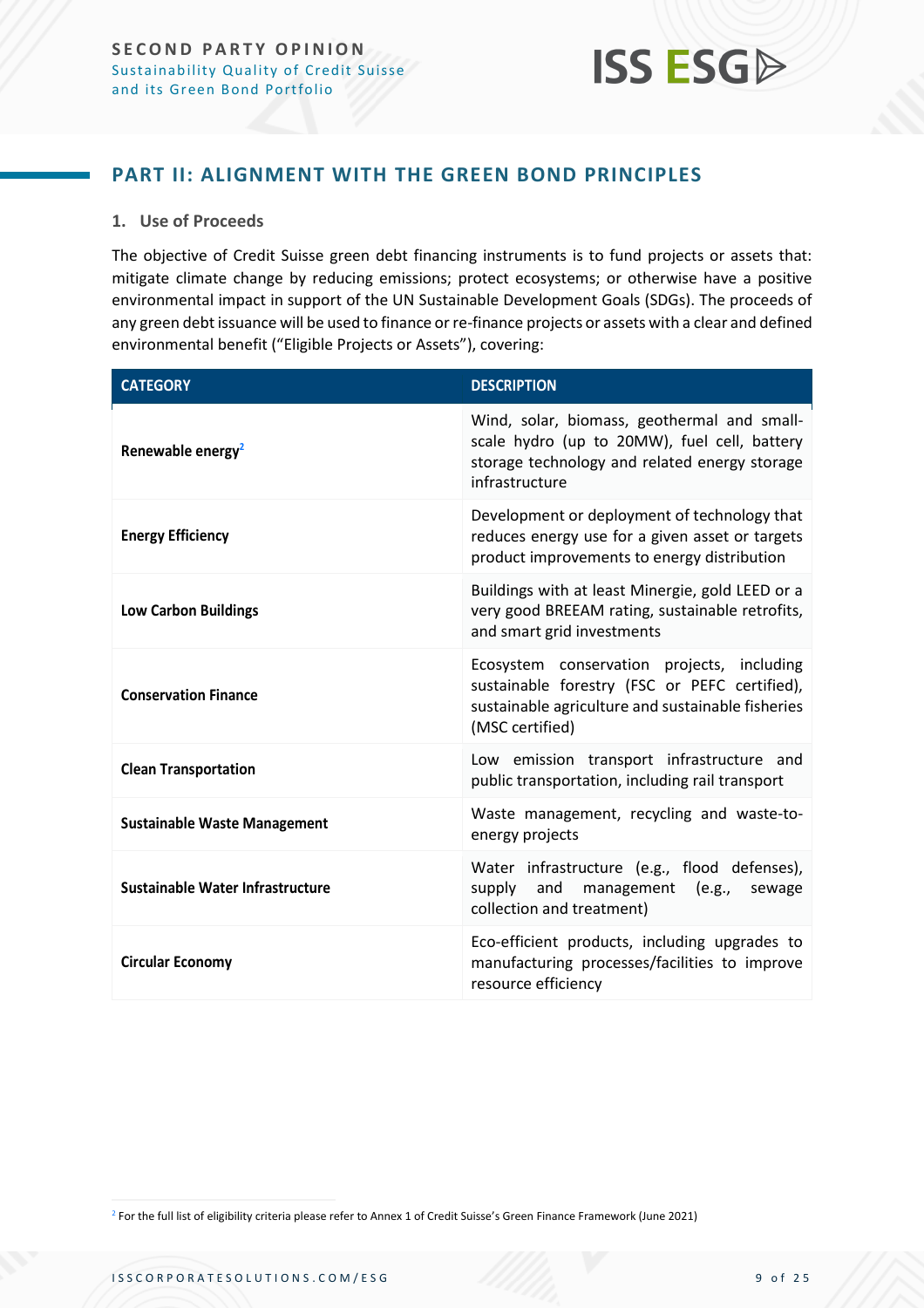

| <b>CATEGORY</b>                     | <b>ASSETS INCLUDED IN</b><br><b>GREEN FINANCING</b> | <b>VOLUME AND SHARE OF ASSETS</b> |
|-------------------------------------|-----------------------------------------------------|-----------------------------------|
| Renewable energy (Solar)            | yes                                                 | USD 367.3m (32%)                  |
| <b>Energy Efficiency</b>            | no                                                  | USD 0m (0%)                       |
| <b>Low Carbon Buildings</b>         | yes                                                 | USD 61.0m (5%)                    |
| <b>Conservation Finance</b>         | no                                                  | USD 0m (0%)                       |
| <b>Clean Transportation</b>         | yes                                                 | USD 722.5m (63%)                  |
| <b>Sustainable Waste Management</b> | no                                                  | USD 0m (0%)                       |
| Sustainable Water Infrastructure    | no                                                  | USD 0m (0%)                       |
| <b>Circular Economy</b>             | no                                                  | USD 0m (0%)                       |
| <b>Total</b>                        |                                                     | USD 1,150.8m                      |

Projects not eligible for inclusion in a green financing are those involving coal-fired power, defense, large-scale hydropower, gambling, mining, nuclear energy, oil & gas, palm oil, tobacco and wood pulp. Eligible financial products include:

- Debt (e.g., bank loans, bonds, construction loans, warehouse facilities, bridge loans, mezzanine debt, back leverage, revolvers, corporate debt)
- Equity (e.g., tax, project, corporate)

The proceeds will be used primarily for refinancing of Eligible Projects or Assets, but Credit Suisse aims to allocate at least 20% of total proceeds to new financing. Credit Suisse aims to allocate the majority of proceeds on the day of issue, and all proceeds will be allocated after 12 months. The proportion of re-financing vs. financing may be stated in the disclosure documentation, and any projects that may be refinanced may be indicated.

*Opinion: ISS ESG considers the Use of Proceeds description provided by Credit Suisse's Green Finance Framework to be aligned with the GBPs. From a sustainability point of view, ISS ESG automatically considers most of these categories positively. However, regarding the category "Conservation Finance – Sustainable fisheries", due care needs to be applied in selection in order to avoid negative social and environmental impacts according to ISS ESG's KPI.* 

#### **2. Process for Project Evaluation and Selection**

The environmental objectives of the green debt financings may be defined and stated in the disclosure documentation. A list of potential projects and assets will be identified by business teams. The projects will be evaluated according to the following criteria:

- **1. Financial due diligence**
- **2. Environmental, Social and Governance (ESG) evaluation** 
	- − Counterparty evaluation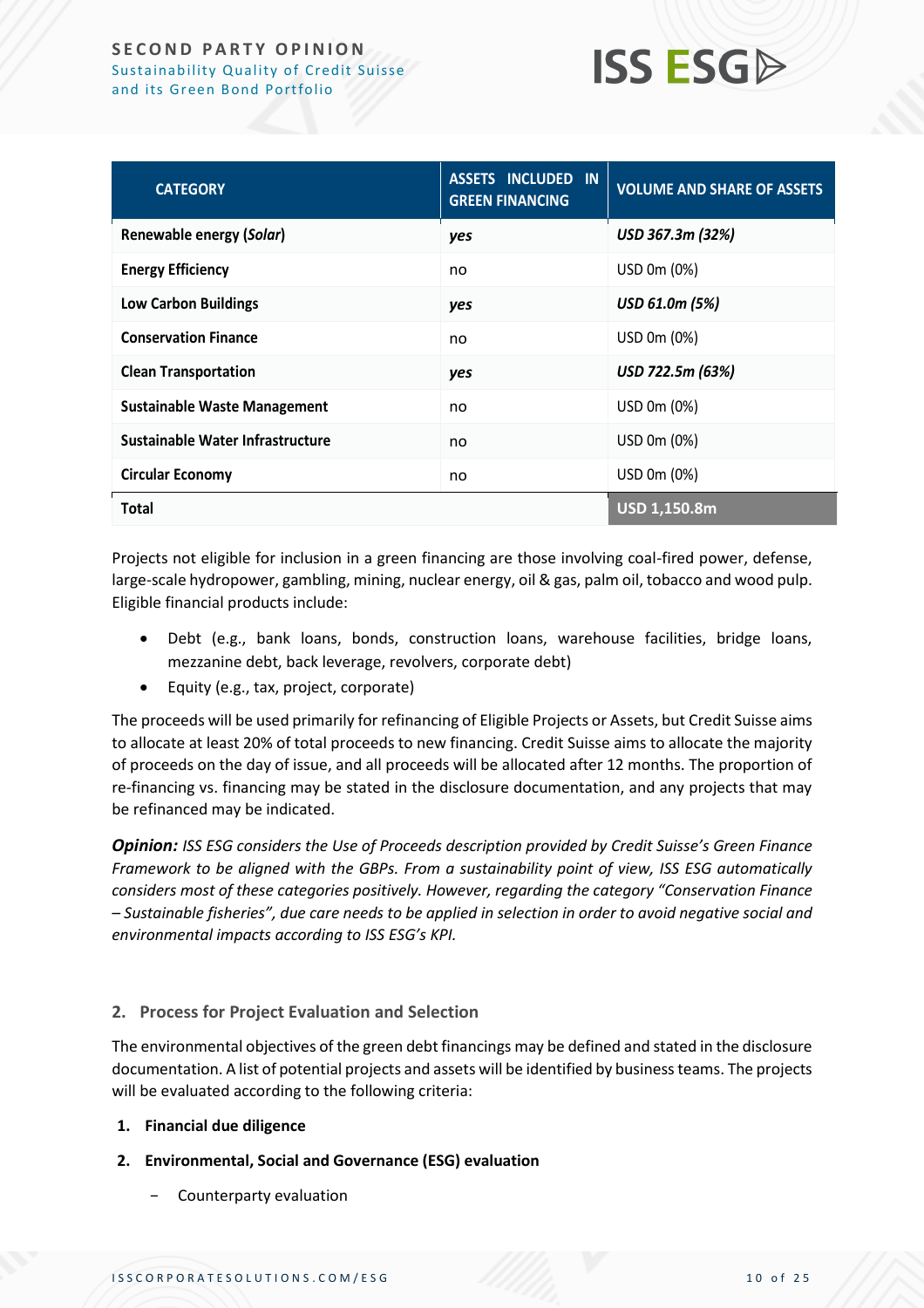

- $\circ$  The evaluation process will consider the counterparty's project commitment, capacity and track record for ESG issues as well as the quality of reporting on ESG issues
- $\circ$  The evaluation will take into account assessments made by selected ESG ratings agencies if appropriate and appropriate industry standards or certification such as the Equator Principles
- $\circ$  If the counterparty's business is diversified and includes activities that are not Eligible Projects or Assets, consideration will be given to the counterparty's whole business and to whether the investment will achieve a substantial positive impact on the environment
- − Asset-level evaluation
	- $\circ$  The evaluation will take into account information about environmental and social impacts of individual projects or assets

#### **3. Impact evaluation**

The environmental benefit of each project or asset will be assessed against science-based climate targets and quantified if feasible. Social impacts will be evaluated to the extent appropriate

On the basis of the list the final selection of assets funded will be made by a Green Finance Committee comprising senior representatives from Credit Suisse Treasury, Debt Capital Markets, Sustainability Strategy, Advisory and Finance (previously impact Advisory and Finance) including our Chief Sustainability Officer, Investor Relations and Sustainability Risk (previously Sustainability Affairs).

The Eligible Projects and Assets may be listed and described in the relevant disclosure documentation.

*Opinion: ISS ESG finds that the Process for Selection and Evaluation is in line with the GBPs. There is good governance around project evaluation and selection. The projects deemed eligible are aligned with the issuer's overall sustainability strategy.*

#### **3. Management of Proceeds**

Proceeds from green debt financing instruments will be managed by Credit Suisse in a portfolio approach. Credit Suisse intends to allocate the proceeds from green debt financing instruments to a portfolio of Eligible Projects or Assets, selected in accordance with the use of proceeds criteria and project evaluation and selection process presented above.

Credit Suisse will strive, over time, to achieve a level of allocation for the eligible green project portfolio which matches the balance of net proceeds from its outstanding green debt financing instruments. Additional eligible green projects will be added to the issuer's eligible green project portfolio to the extent required to ensure that the net proceeds from outstanding green debt financing instruments will be allocated to eligible green projects.

Any unallocated proceeds will be earmarked and held as cash or cash-equivalents pending investment in Eligible Projects or Assets. Any temporary cash-equivalent investments must be consistent with the objectives of the green financing.

*Opinion: ISS ESG finds that the Management of Proceeds aligns with the GBPs. The earmarking is good, and the unallocated proceeds being held as cash or cash-equivalents will be allocated annually.*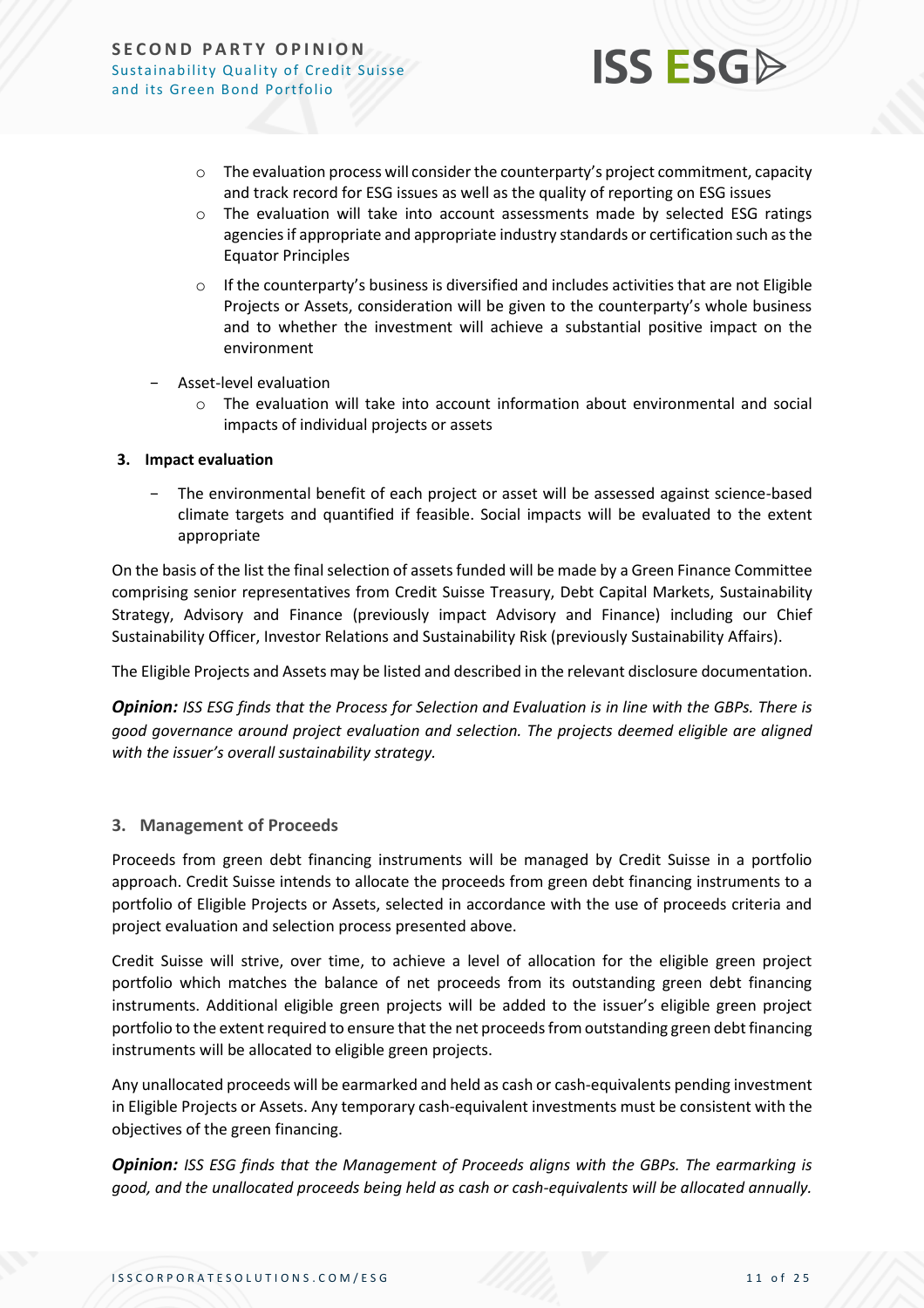

#### **4. Reporting**

Credit Suisse will publish a monitoring report on an annual basis until full allocation. This will:

- − Provide an update of total amount of proceeds allocated to Eligible Projects and Assets
- − State the remaining balance of any unallocated funds
- − Describe the qualitative and where possible, quantitative, indicators of the projects' environmental impact

Each annual report will be reviewed by the Green Finance Committee and verified by an independent assurance provider in advance of publication.

Annual reports can be found a[t www.credit-suisse.com/greenfinance.](http://www.credit-suisse.com/greenfinance)

*Opinion: ISS ESG finds that the reporting aligns with the requirements of the GBPs and is adequate and sufficient.*

#### **External review on Credit Suisse's Green Finance Framework**

Credit Suisse has engaged ISS ESG (as approved by the Climate Standards Board) to provide a second party opinion (SPO) on its Green Finance Framework, and to annually assure the process used in financing of Eligible Projects and Assets in accordance with the framework. The opinion of the assurance provider will be published at [www.credit-suisse.com/greenfinance.](http://www.credit-suisse.com/greenfinance)

Assurance will take place pre-issuance and on an annual basis for the duration that the green financing is outstanding, prior to the publication of the annual monitoring report.

Where feasible, Credit Suisse will seek certification under the Climate Bonds Standard V3.0 following the pre- and post-issuance procedures outlined by the Climate Standards Board.

*Opinion: ISS ESG finds that the plans to conduct an SPO and other assurance are adequate and sufficient.*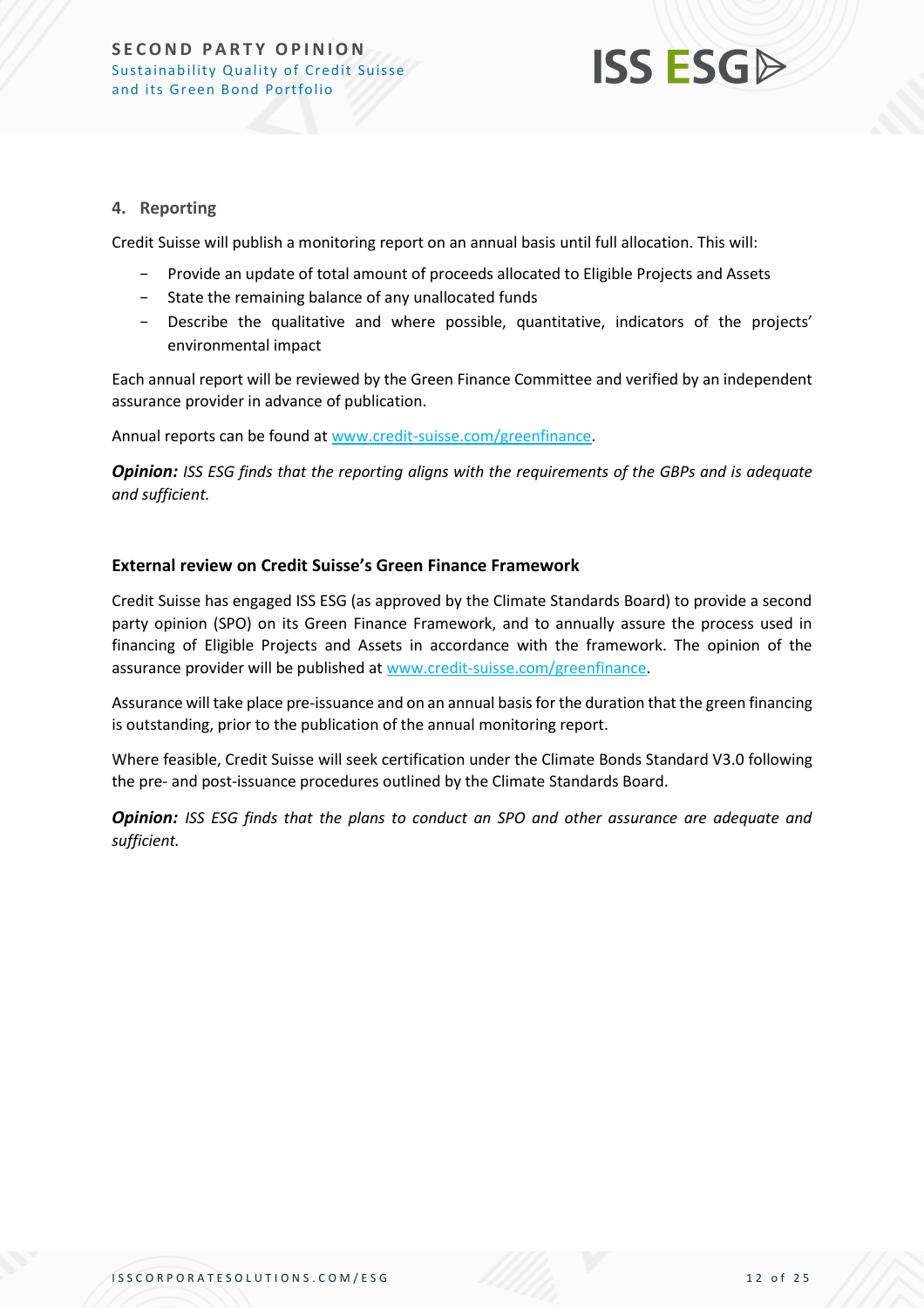

# <span id="page-12-0"></span>**PART III: SUSTAINABILITY QUALITY OF THE ISSUANCE**

#### <span id="page-12-1"></span>A. CONTRIBUTION OF THE GREEN BOND TO THE UN SDGs

Based on the assessment of the sustainability quality of the green bond's asset pool and using a proprietary methodology, ISS ESG assessed the contribution of Credit Suisse's green bond to the Sustainable Development Goals defined by the United Nations (UN SDGs).

This assessment is displayed on 5-point scale (see Annex 2 for methodology):

| Significant        | <b>Limited</b>     | <b>No</b>         | Limited        | Significant         |
|--------------------|--------------------|-------------------|----------------|---------------------|
| <b>Obstruction</b> | <b>Obstruction</b> | <b>Net Impact</b> | l Contribution | <b>Contribution</b> |

Each of the green bond's Use of Proceeds categories has been assessed for its contribution to, or obstruction of, the SDGs:

| <b>USE OF PROCEEDS</b>                                                                     | <b>CONTRIBUTION</b><br><b>OR</b><br><b>OBSTRUCTION</b> | SUSTAINABLE DEVELOPMENT GOALS                     |
|--------------------------------------------------------------------------------------------|--------------------------------------------------------|---------------------------------------------------|
| <b>Solar Energy</b>                                                                        | <b>Significant Contribution</b>                        | AFFORDABLE AND<br>CLEAN ENERGY<br>13 CLIMATE      |
| <b>Electric Vehicles</b>                                                                   | <b>Limited Contribution</b>                            | AFFORDABLE AND<br>CLEAN ENERGY<br>13 CLIMATE      |
| <b>Green Buildings with</b><br>sustainability<br>certifications and<br>labels <sup>3</sup> | <b>Significant Contribution</b>                        | SUSTAINABLE CITIE!<br>AND COMMUNITIES             |
| <b>Green Buildings with</b><br>energy efficiency<br>labels <sup>4</sup>                    | <b>Limited Contribution</b>                            | SUSTAINABLE CITIES                                |
| <b>Clean Transportation</b>                                                                | <b>Limited Contribution</b>                            | AFFORDABLE AND<br>13 CLIMATE<br><b>10 REDUCED</b> |
| <b>Transport</b><br>Infrastructure                                                         | <b>Limited Contribution</b>                            | AFFORDABLE AND<br>CLEAN ENERGY<br>13 CLIMATE      |

<sup>&</sup>lt;sup>3</sup> Sustainability certifications and labels such as LEED or BREEAM.

<sup>4</sup> Energy efficiency labels and certification such as Minergie.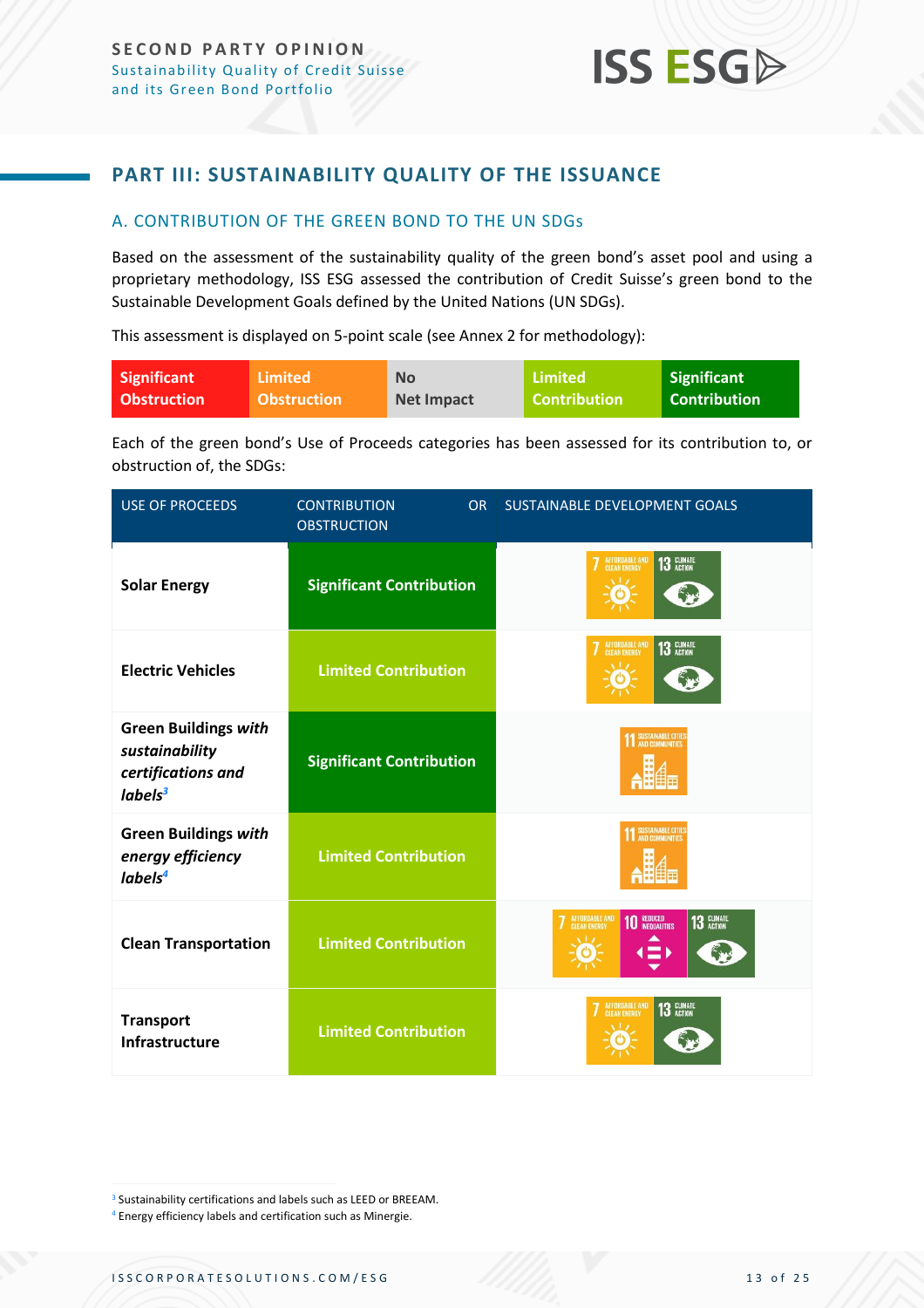

#### <span id="page-13-0"></span>B. MANAGEMENT OF ENVIRONMENTAL AND SOCIAL RISKS ASSOCIATED WITH THE GREEN BOND

### <span id="page-13-1"></span>Solar Energy

As a Use of Proceeds category, Solar Energy has a significant contribution to the SDG 7 "Affordable and Clean Energy" and SDG 13 "Climate Action". The table below presents the findings of ISS ESG assessment of the assets (re-) financed against ISS ESG KPIs.

#### **A S S E S S M E N T A G A I N S T I S S E S G K P I**

#### **Site selection**

 $\circ$ 

✓ None of the projects are located in key biodiversity areas such as Ramsar sites, UNESCO Natural World Heritage Sites or International Union for Conservation of Nature (IUCN) protected areas I-IV.

#### **Supply chain standards**

8,861 projects, accounting for 15% of the investments' nominal capacity, solar modules are manufactured by companies that primarily produce (i.e. have more than 50% of production sites) in countries with high labour standards (e.g. European Union), are a signatory of the United Nations Global Compact, or adhere to the International Labour Organization (ILO) core conventions. For 20,327 projects, accounting for 85% of the investments' nominal capacity, the companies are located in markets with significantly lower labour standards. For 12 projects accounting for 0.05% of the nominal capacity, no information is available.

#### **Environmental aspects of solar panels**

- No information is available on the percentage of investments that are allocated to projects for which the conversion efficiency of solar panels is at least 15%.
- 3,622 projects, accounting for 5% of the investments' nominal capacity, meet high standards regarding take-back options. For 25,578 projects, accounting for 95% of the investments' nominal capacity, no standards regarding take-back options are in place.  $\Omega$
- $\Omega$ No information is available on the percentage of investments allocated to projects that are in line with or similar to the stipulations in the European Directive on the restriction of the use of certain hazardous substances in electrical and electronic equipment (RoHS Directive).

#### **Impact indicators**

- The capacity of solar power assets constructed or rehabilitated is 453 MW.
- The total annual energy production by the solar assets is  $310 336$  GWh.
- The total annual CO2 avoided through the operation of the solar assets is 397,070 metric tons.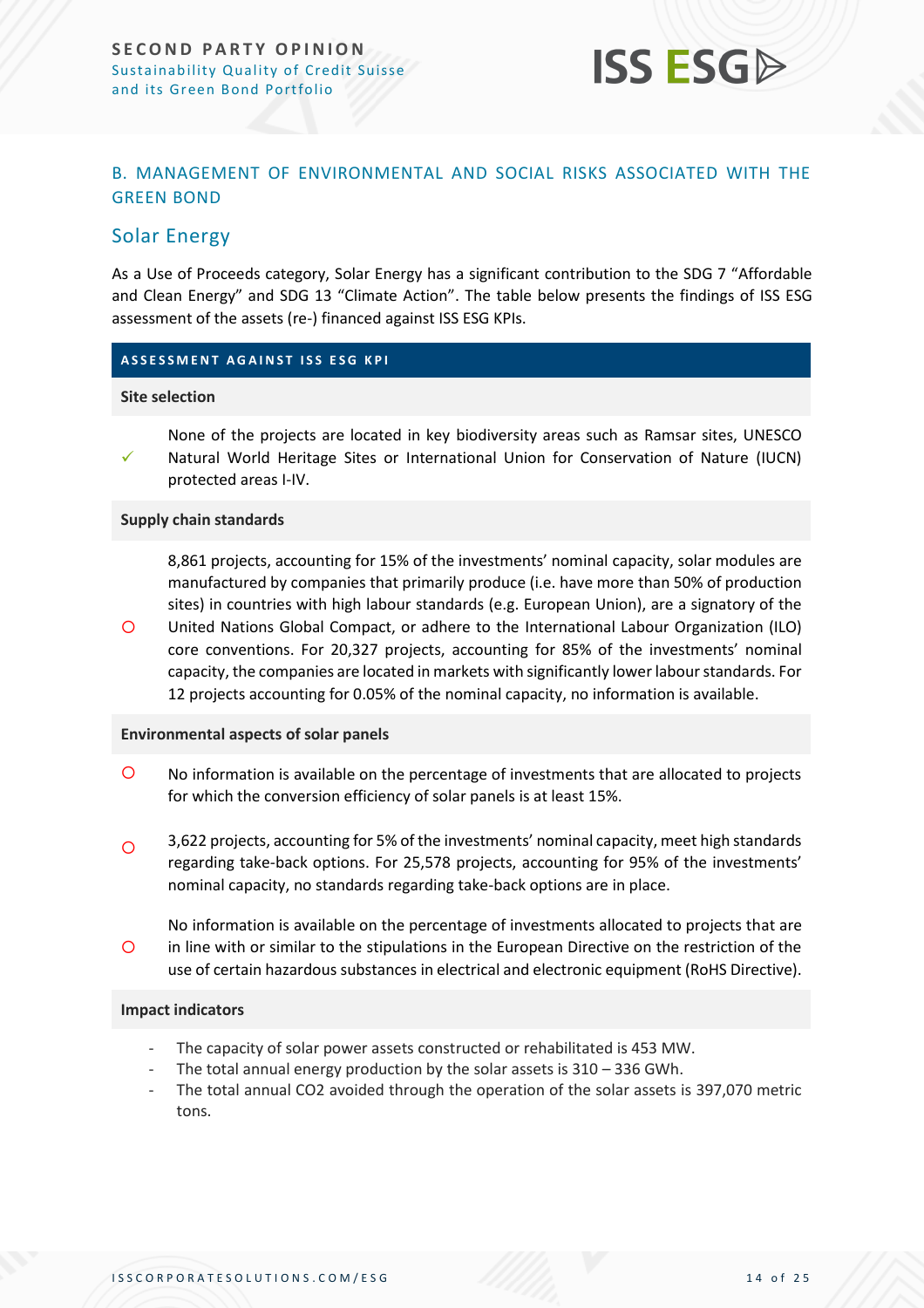# **ISS ESG**

# <span id="page-14-0"></span>Corporate Asset-Backed Lending Facilities

All corporate asset-backed lending facilities finance solar energy sponsors, which deploy residential rooftop systems. As all assets are pre-construction and no ESG guidelines are in place, no sustainability assessment could be conducted. Risks associated to these projects are similar to those named in the 'Solar Energy' category above, due to the nature of corporate asset-backed lending facilities. As a Use of Proceeds category, Solar Energy has a significant contribution to the SDG 7 "Affordable

and Clean Energy" and SDG 13 "Climate Action". The table below presents the findings of ISS ESG assessment of the assets (re-) financed against ISS ESG KPIs.

#### **ASSESSMENT AGAINST ISS ESG KPI**

#### **Environmental risks**

 $\circ$ No information is available on the management of environmental risks (e.g. conversion efficiency, take-back, and hazardous substances).

#### **Social risks**

 $\circ$ No information is available on the management of social risks (e.g. social standards in the supply chain of solar modules and inverters).

#### Electric Vehicles

As a Use of Proceeds category, Electric Vehicles have a limited contribution to the SDG 7 "Affordable and Clean Energy" and SDG 13 "Climate Action". The table below presents the findings of ISS ESG assessment of the assets (re-) financed against ISS ESG KPIs.

#### **ASSESSMENT AGAINST ISS ESG KPI**

#### **Production standards**

- ✓ 100% of assets provide for a comprehensive environmental management system at the car manufacturing sites.
- ✓ 100% of assets provide for high labour, health and safety standards at the car manufacturing sites (e.g. ILO core conventions).

#### **Environmental aspects of cars**

- Comprehensive life-cycle-assessments have not been conducted on any of the assets.
- 100% cars are electric and as such, have optimized energy efficiency during operation.

#### **Social aspects of cars**

100% of the assets have received a minimum of 3 Stars rating on NCAP crash tests.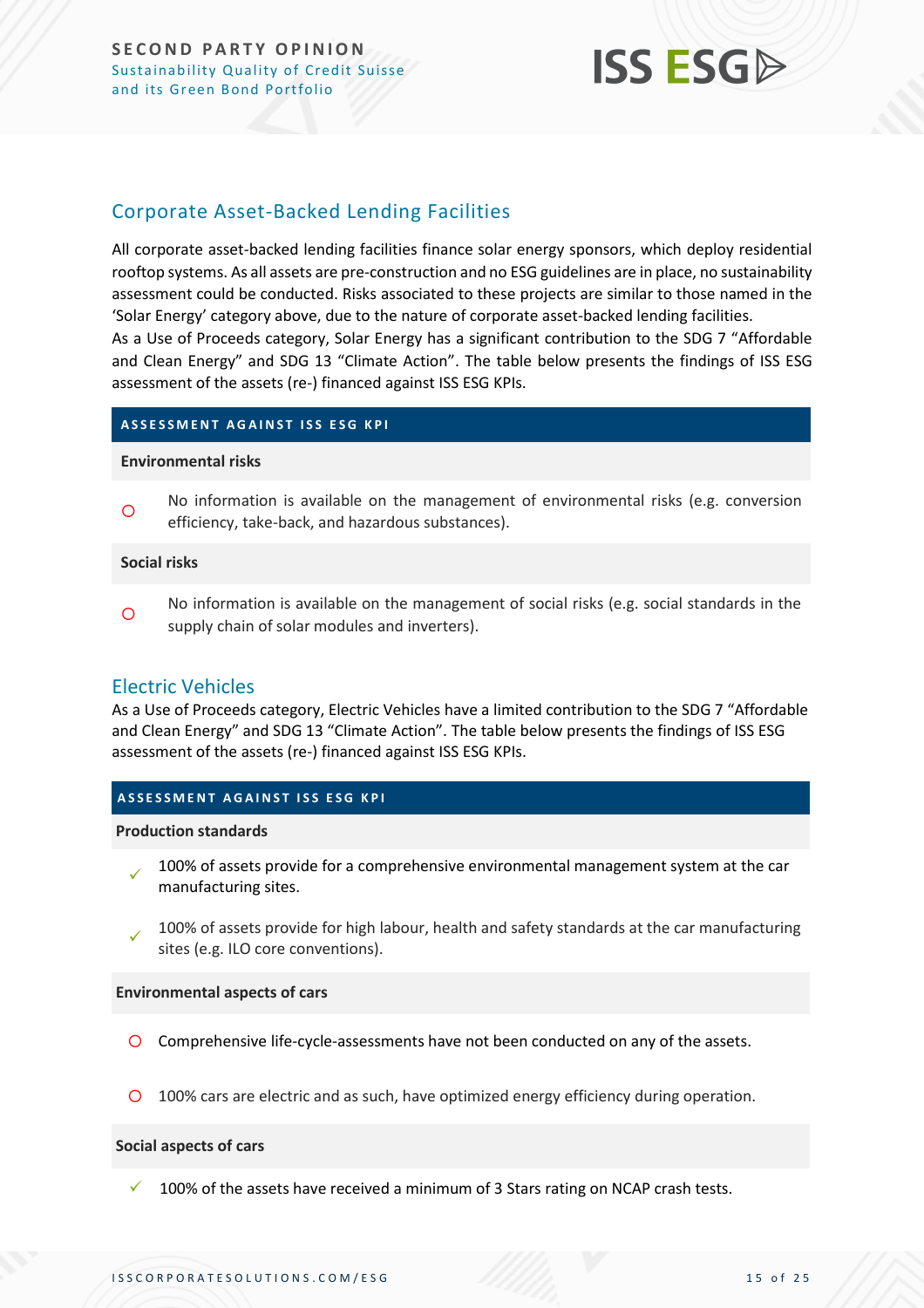

### <span id="page-15-0"></span>Green Buildings

As a Use of Proceeds category, Green Buildings (Commercial and Residential) which have obtained a high sustainability labels or certifications taking into account the sustainable envelope of the building have a significant contribution to the SDG 11 "Sustainable Cities and Communities". For Green Buildings which have obtained an energy efficiency certification, those buildings have a limited contribution to the SDG 11 "Sustainable Cities and Communities". The table below presents the findings of ISS ESG assessment of the assets (re-) financed against ISS ESG KPIs.

#### **ASSESSMENT AGAINST ISS ESG KPI**

#### **Energy efficiency prerequisites**

- ✓ All assets underwent an appropriate and detailed selection process that ensures good standards regarding energy efficiency or substantial increases in energy efficiency in case of
- existing buildings.

#### **Site selection**

- ✓ All assets have a policy on responsible site selection in place (e.g. brownfield development, exclusion of protected areas and sites of high environmental value).
- The asset is located within a maximum of 1 km from one or more modalities of public transport. ✓

#### **Construction standards**

- $\circ$ The asset does not provide for high labour and health and safety standards because it is located in a country that has not ratified all ILO Core Conventions.
- The asset provides for sustainable procurement regarding buildings materials.

#### **Water use minimization in buildings**

✓ The asset provides measures to reduce water consumption (e.g. water metering, highefficiency fixtures and fittings, rainwater harvesting).

#### **Safety of building users**

✓ The asset provides for measures to ensure operational safety (e.g. emergency exits, fire sprinklers, fire alarm systems).

#### **Sustainability labels / Certificates**

The asset obtained "Gold" LEED rating.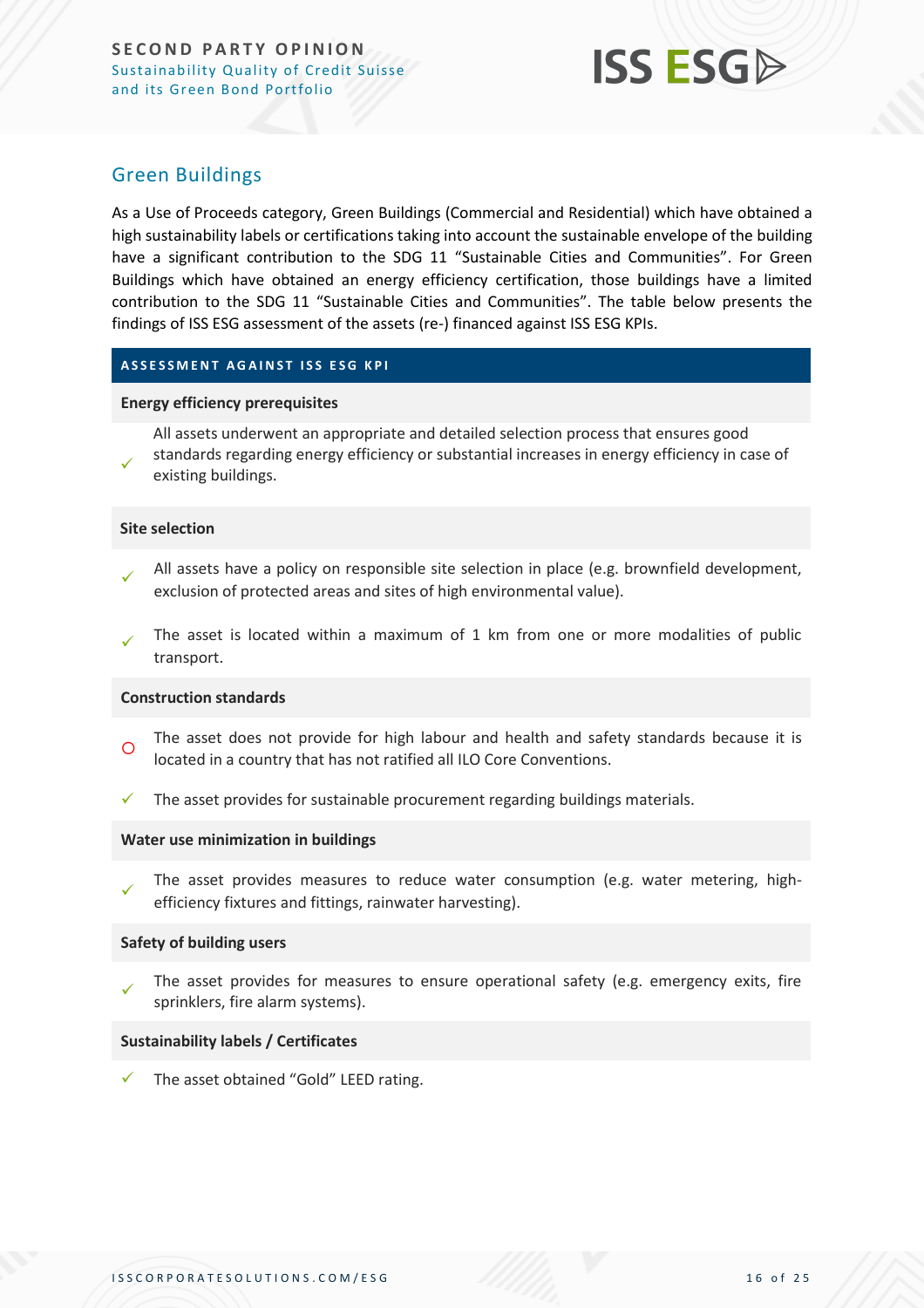

### <span id="page-16-0"></span>Clean Transportation

As a Use of Proceeds category, Clean Transportation has a limited contribution to the SDG 7 "Affordable and clean energy", SDG 10 "Reduced inequalities", SDG 13 "Climate action". The table below presents the findings of ISS ESG assessment of the assets (re-) financed against ISS ESG KPIs.

#### **ASSESSMENT AGAINST ISS ESG KPI**

#### **Production standards**

- ✓ 100% of assets provide for a comprehensive environmental management system at the manufacturing sites of the trains.
- ✓ 100% of assets provide for high labour and health and safety standards at the manufacturing sites of the trains. (e.g. ILO core conventions).

#### **Environmental aspects of trains**

- 100% of assets conducted a comprehensive life-cycle-assessments.
- For 100% of assets energy efficiency during operation is optimized (e.g. through energy recovery systems for trains). ✓

#### **Social aspects of trains**

✓ 100% of the assets ensure health and safety for both passengers and operators (e.g. vigilance control, minimisation of noise exposure, accessibility).

#### <span id="page-16-1"></span>Transport Infrastructure

As a Use of Proceeds category, Transport Infrastructure has a limited contribution to the SDG 7 "Affordable and clean energy" and SDG 13 "Climate action". The table below presents the findings of ISS ESG assessment of the assets (re-) financed against ISS ESG KPIs.

#### **ASSESSMENT AGAINST ISS ESG KPI**

#### **Site selection**

The asset does not provide for a policy which excludes the location in key biodiversity areas.

- ✓ However, the asset is located within an urban area, and avoids any key biodiversity areas (Ramsar sites, IUCN protected areas I-IV).
- The asset underwent an environmental impact assessment at the planning stage.

#### **Community dialogue**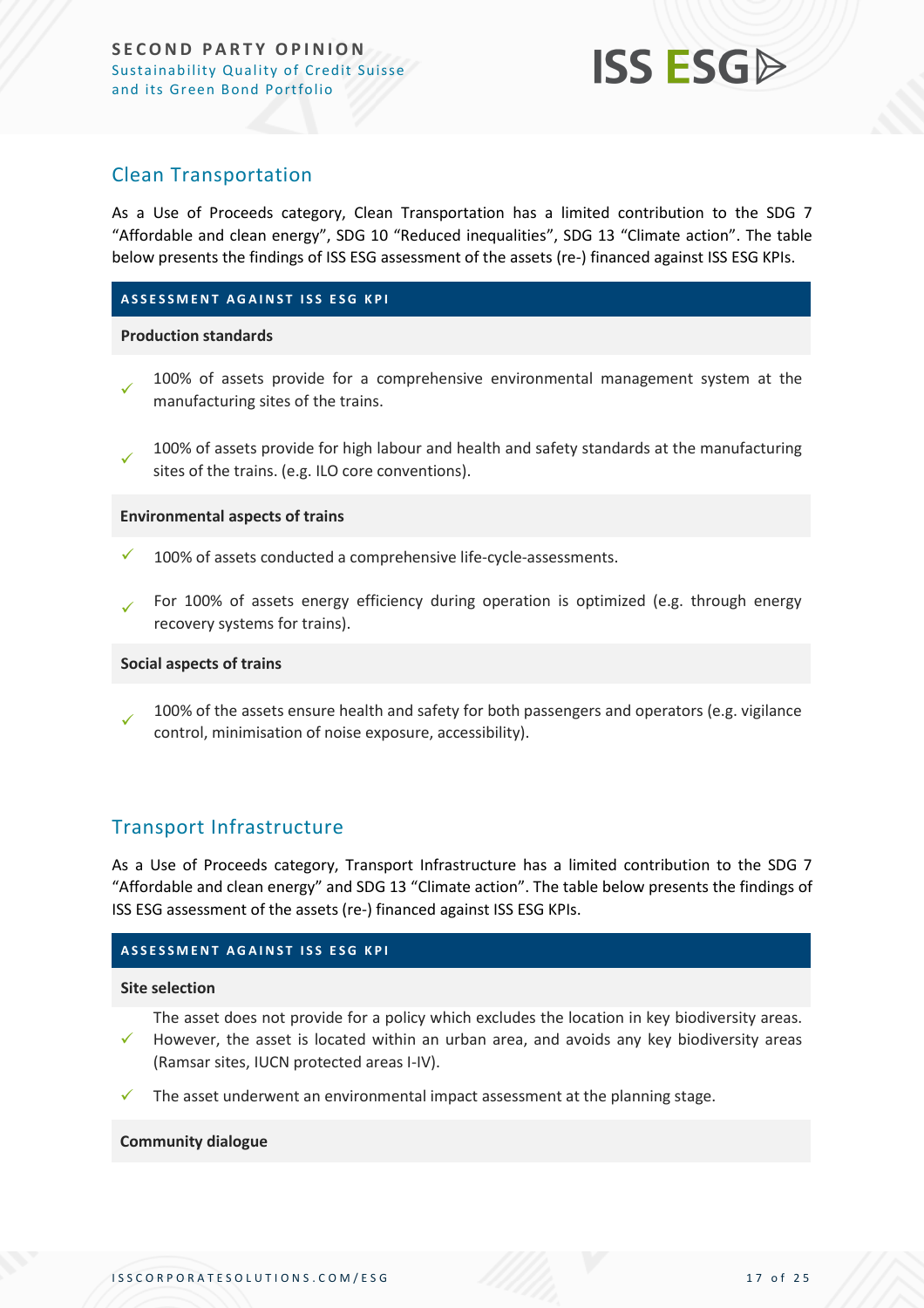

✓ The asset feature community dialogue as an integral part of the planning process (e.g. sound information of communities, community advisory panels and committees, surveys and dialogue platforms, grievance mechanisms and compensation schemes).

#### **Environmental aspects of construction**

✓ The asset meets high environmental standards during the construction phase (e.g. resource efficiency, renaturation).

#### **Working conditions during construction and maintenance work**

✓ The asset provides for high labour and health and safety standards for construction and maintenance work (e.g. ILO core conventions).

#### **Social aspects of public transport infrastructure**

- ✓ The asset provides for measures to reduce transport-related noise emissions (e.g. low-noise tracks).
- ✓ The asset has a transport safety management system in place (i.e. policies, responsibilities, risk assessments and monitoring, training, emergency management).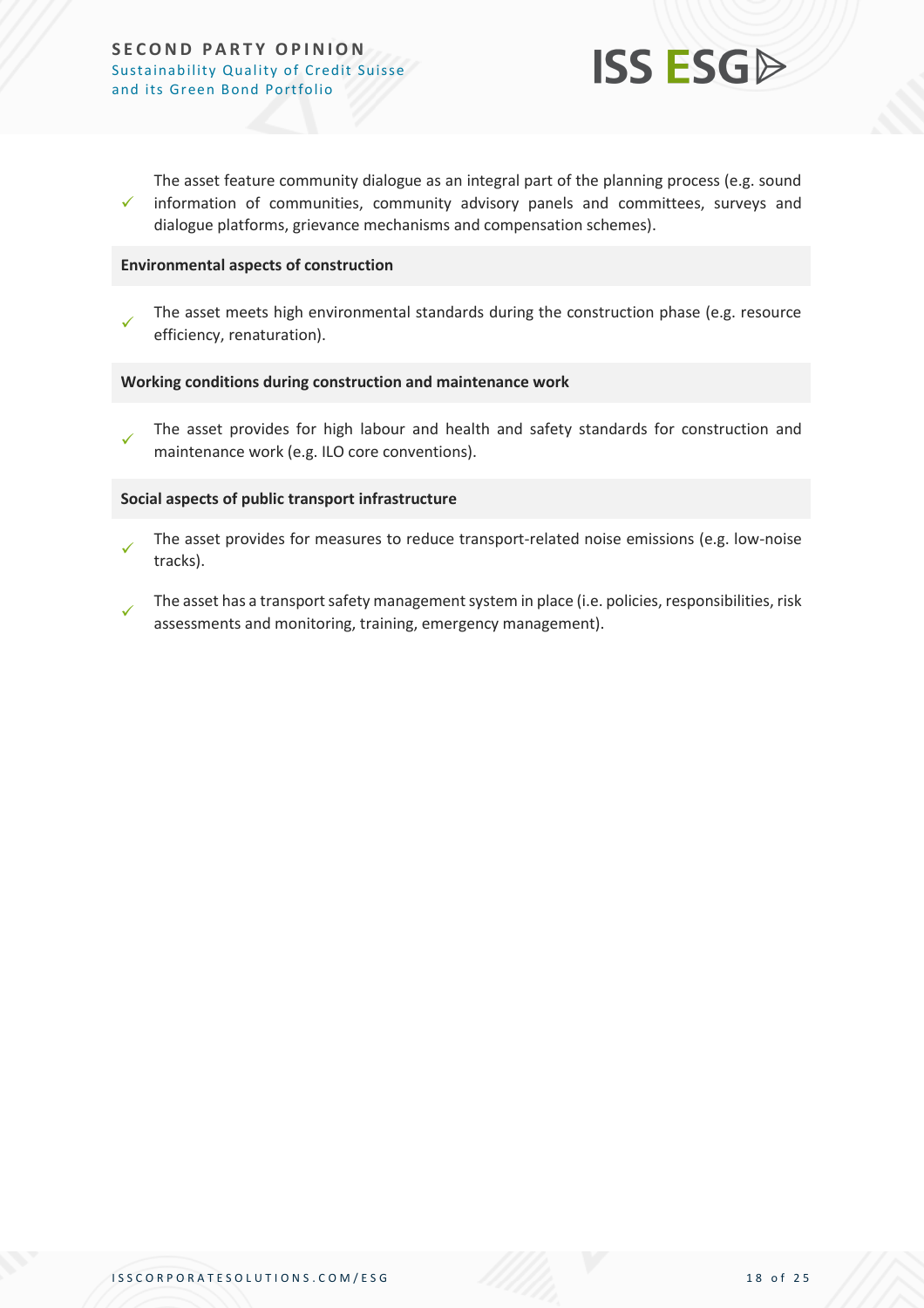# **ISS ESG**

#### DISCLAIMER

- 1. Validity of the SPO: For Credit Suisse's first issuance following the SPO release date.
- 2. ISS ESG uses a scientifically based rating concept to analyse and evaluate the environmental and social performance of companies and countries. In doing so, we adhere to the highest quality standards which are customary in responsibility research worldwide. In addition, we create a Second Party Opinion (SPO) on bonds based on data from the issuer.
- 3. We would, however, point out that we do not warrant that the information presented in this SPO is complete, accurate or up to date. Any liability on the part of ISS ESG in connection with the use of these SPO, the information provided in them and the use thereof shall be excluded. In particular, we point out that the verification of the compliance with the se- lection criteria is based solely on random samples and documents submitted by the issuer.
- 4. All statements of opinion and value judgements given by us do not in any way constitute purchase or investment recommendations. In particular, the SPO is no assessment of the economic profitability and credit worthiness of a bond but refers exclusively to the social and environmental criteria mentioned above.
- 5. We would point out that this SPO, in particular the images, text and graphics contained therein, and the layout and company logo of ISS ESG and ISS-ESG are protected under copyright and trademark law. Any use thereof shall require the express prior written consent of ISS. Use shall be deemed to refer in particular to the copying or duplication of the SPO wholly or in part, the distribution of the SPO, either free of charge or against payment, or the exploitation of this SPO in any other conceivable manner.

The issuer that is the subject of this report may have purchased self-assessment tools and publications from ISS Corporate Solutions, Inc. ("ICS"), a wholly-owned subsidiary of ISS, or ICS may have provided advisory or analytical services to the issuer. No employee of ICS played a role in the preparation of this report. If you are an ISS institutional client, you may inquire about any issuer's use of products and services from ICS by emailin[g disclosure@issgovernance.com.](mailto:disclosure@issgovernance.com)

This report has not been submitted to, nor received approval from, the United States Securities and Exchange Commission or any other regulatory body. While ISS exercised due care in compiling this report, it makes no warranty, express or implied, regarding the accuracy, completeness or usefulness of this information and assumes no liability with respect to the consequences of relying on this information for investment or other purposes. In particular, the research and scores provided are not intended to constitute an offer, solicitation or advice to buy or sell securities nor are they intended to solicit votes or proxies.

ISS is an independent company owned by entities affiliated Genstar Capital ("Genstar"). ISS and Genstar have established policies and procedures to restrict the involvement of Genstar and any of Genstar's employees in the content of ISS' reports. Neither Genstar nor their employees are informed of the contents of any of ISS' analyses or reports prior to their publication or dissemination. The issuer that is the subject of this report may be a client of ISS or ICS, or the parent of, or affiliated with, a client of ISS or ICS.

© 2021 | Institutional Shareholder Services and/or its affiliates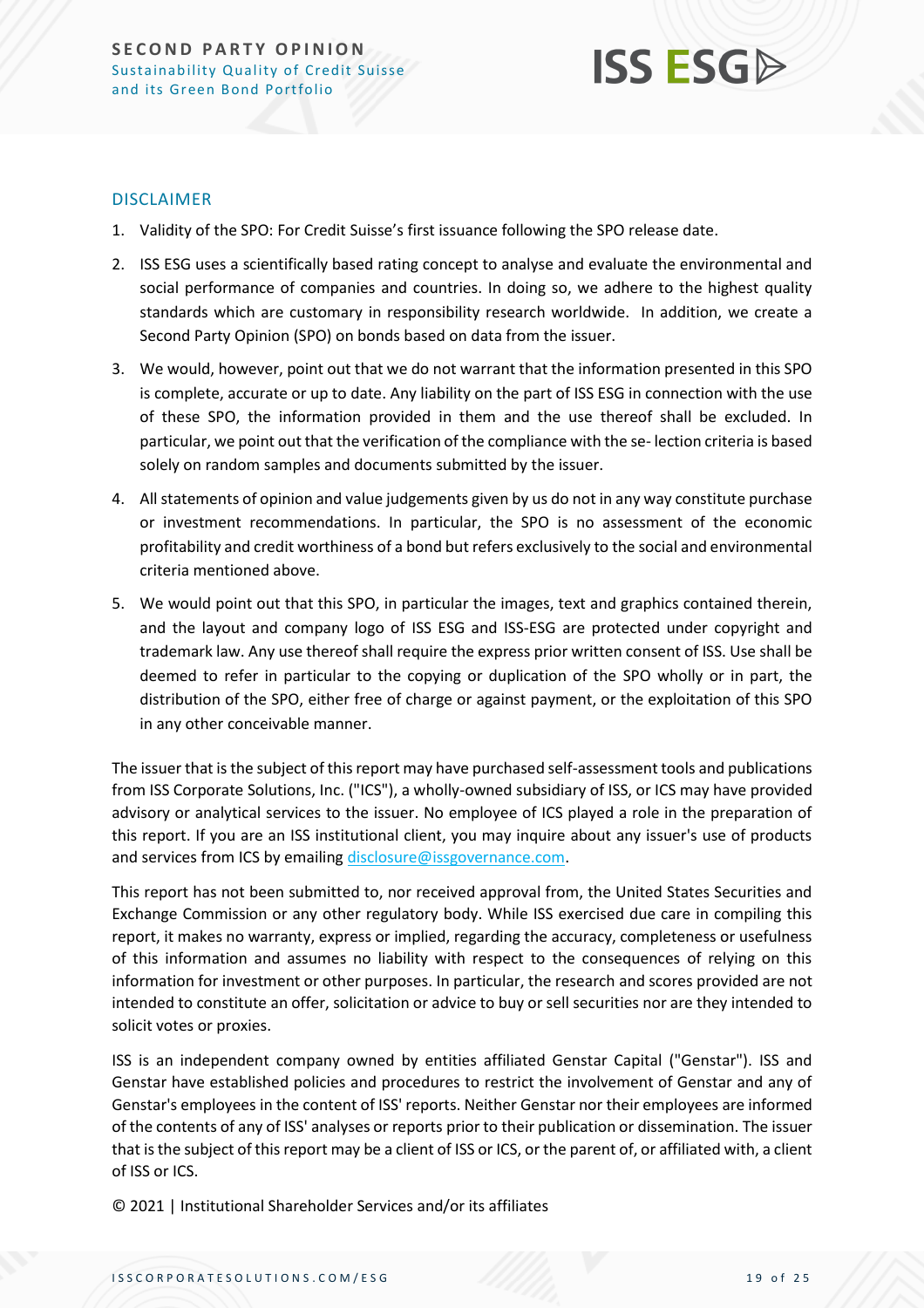

# <span id="page-19-0"></span>ANNEX 1: Corporate Rating Methodology

The following pages contain methodology description of the ISS ESG Corporate Rating.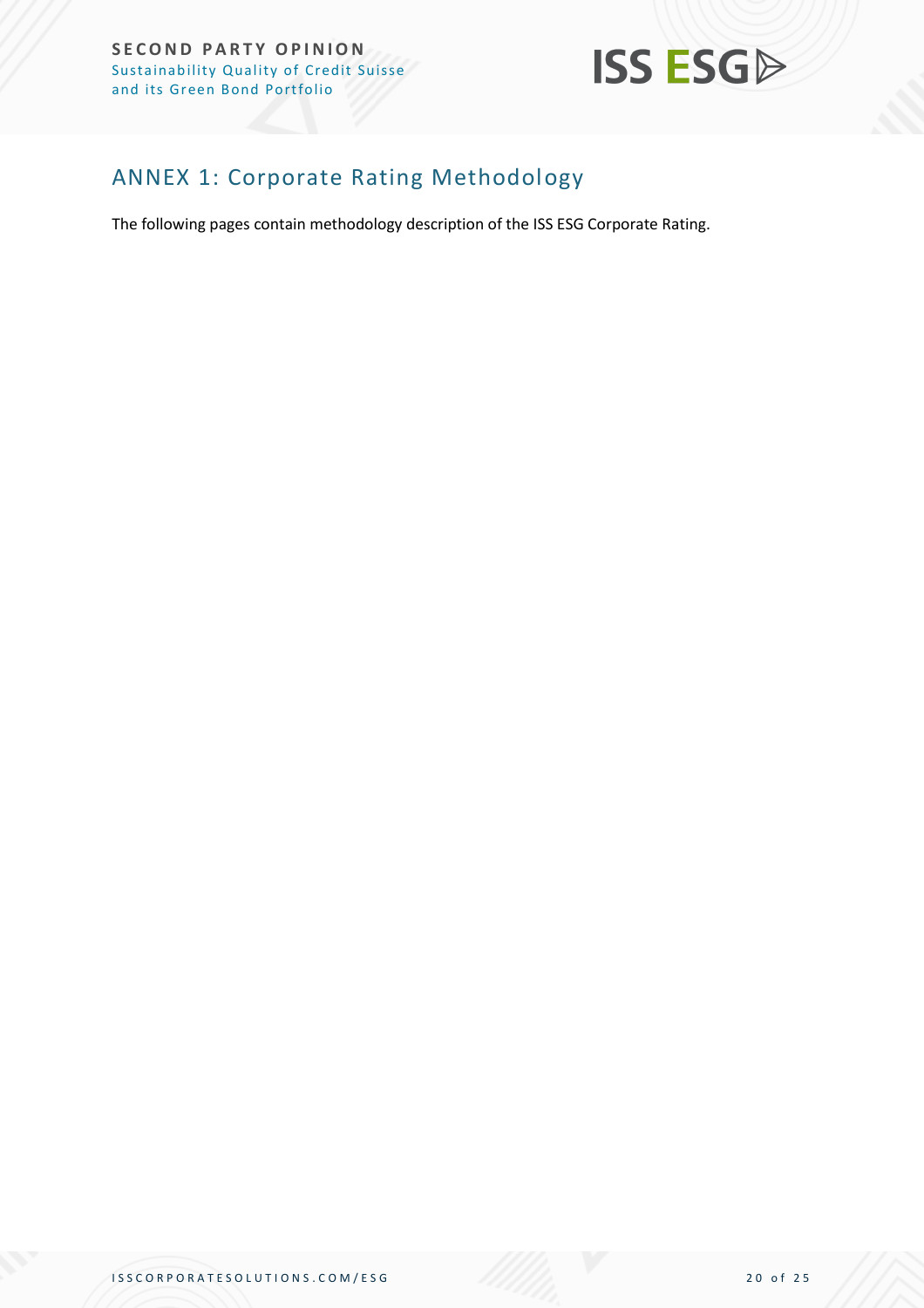# Credit Suisse Group AG

# Methodology - Overview

The ESG Corporate Rating methodology was originally developed by Institutional Shareholder Services Germany (formerly oekom research) and has been consistently updated for more than 25 years.

**ESG Corporate Rating** - The ESG Corporate Rating universe, which is currently expanding from more than 8,000 corporate issuers to a targeted 10,000 issuers in 2020, covers important national and international indices as well as additional companies from sectors with direct links to sustainability and the most important bond issuers that are not publicly listed companies.

The assessment of a company's social & governance and environmental performance is based on approximately 100 environmental, social and governance indicators per sector, selected from a pool of 800+ proprietary indicators. All indicators are evaluated independently based on clearly defined performance expectations and the results are aggregated, taking into account each indicator's and each topic's materiality-oriented weight, to yield an overall score (rating). If no relevant or up-to-date company information with regard to a certain indicator is available, and no assumptions can be made based on predefined standards and expertise, e.g. known and already classified country standards, the indicator is assessed with a D-.

In order to obtain a comprehensive and balanced picture of each company, our analysts assess relevant information reported or directly provided by the company as well as information from reputable independent sources. In addition, our analysts actively seek a dialogue with the assessed companies during the rating process and companies are regularly given the opportunity to comment on the results and provide additional information.

**Analyst Opinion** - Qualitative summary and explanation of the central rating results in three dimensions:

(1) Opportunities - assessment of the quality and the current and future share of sales of a company's products and services, which positively or negatively contribute to the management of principal sustainability challenges.

(2) Risks - summary assessment of how proactively and successfully the company addresses specific sustainability challenges found in its business activity and value chain, thus reducing its individual risks, in particular regarding its sector's key issues.

(3) Governance - overview of the company's governance structures and measures as well as of the quality and efficacy of policies regarding its ethical business conduct.

**Norm-Based Research - Severity Indicator** - The assessment of companies' sustainability performance in the ESG Corporate Rating is informed by a systematic and comprehensive evaluation of companies' ability to prevent and mitigate ESG controversies. ISS ESG conducts research and analysis on corporate involvement in verified or alleged failures to respect recognized standards for responsible business conduct through [Norm-Based](https://www.issgovernance.com/esg/screening/esg-screening-solutions/#nbr_techdoc_download) Research.

Norm-Based Research is based on authoritative standards for responsible business conduct such as the UN Global Compact, the OECD Guidelines for Multinational Enterprises, the UN Guiding Principles for Business and Human Rights and the Sustainable Development Goals.

As a stress-test of corporate disclosure, Norm-Based Research assesses the following:

- Companies' ability to address grievances and remediate negative impacts
- Degree of verification of allegations and claims
- Severity of impact on people and the environment, and systematic or systemic nature of malpractices
- Severity of impact is categorized as Potential, Moderate, Severe, Very severe. This informs the ESG Corporate Rating.

**Decile Rank** - The Decile Rank indicates in which decile (tenth part of total) the individual Corporate Rating ranks within its industry from 1 (best – company's rating is in the first decile within its industry) to 10 (lowest – company's rating is in the tenth decile within its industry). The Decile Rank is determined based on the underlying numerical score of the rating. If the total number of companies within an industry cannot be evenly divided by ten, the surplus company ratings are distributed from the top (1 decile) to the bottom. If there are Corporate Ratings with identical absolute scores that span a division in decile ranks, all ratings with an equal decile score are classified in the higher decile, resulting in a smaller number of Corporate Ratings in the decile below.

**Distribution of Ratings** - Overview of the distribution of the ratings of all companies from the respective industry that are included in the ESG Corporate Rating universe (company portrayed in this report: dark blue).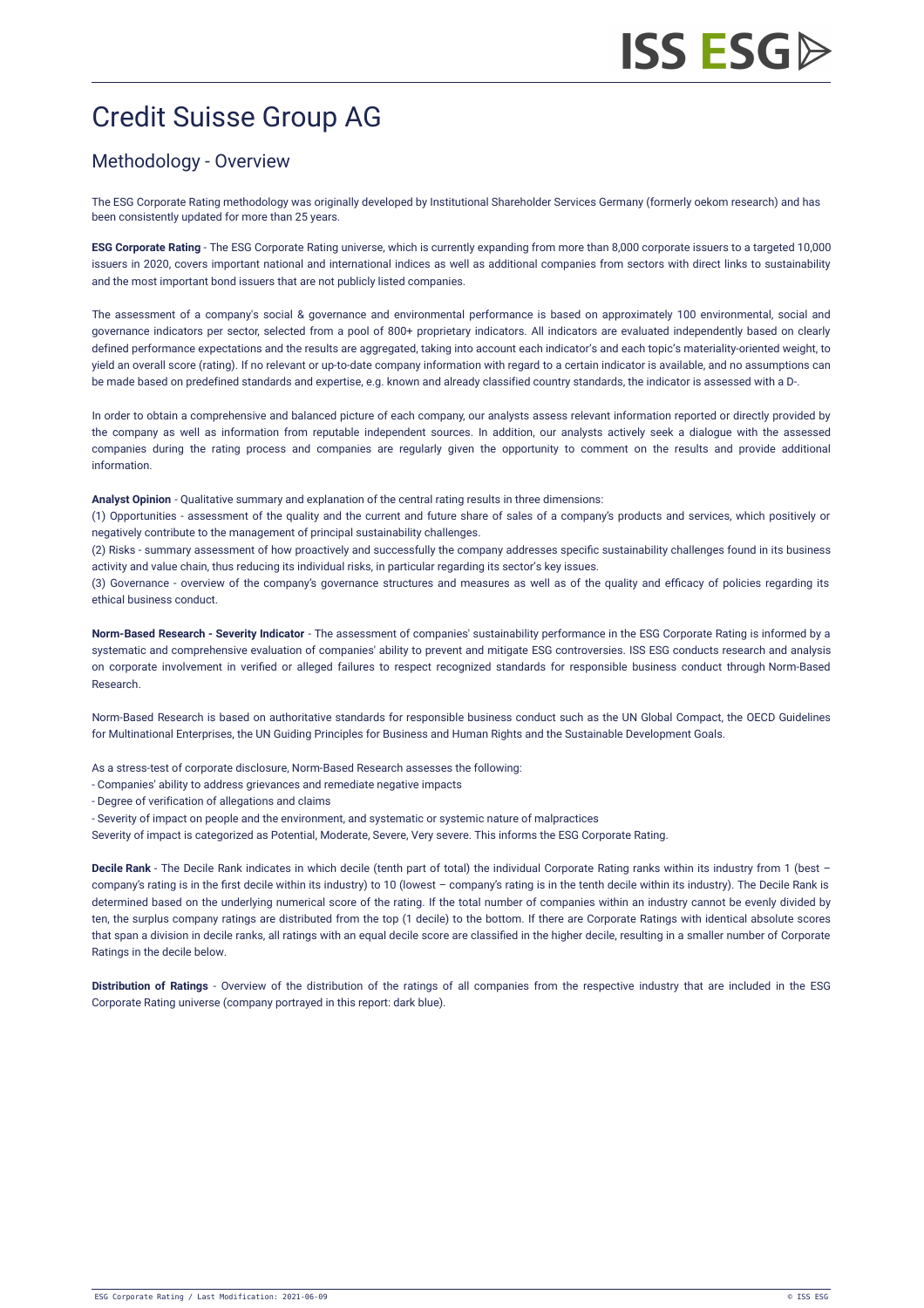# Credit Suisse Group AG

### Methodology - Overview

**Industry Classification** - The social and environmental impacts of industries differ. Therefore, based on its relevance, each industry analyzed is classified in a Sustainability Matrix.

Depending on this classification, the two dimensions of the ESG Corporate Rating, the Social Rating and the Environmental Rating, are weighted and the sector-specific minimum requirements for the ISS ESG Prime Status (Prime threshold) are defined (absolute best-in-class approach).



Social & Governance Relevance

**Industry Leaders** - List (in alphabetical order) of the top three companies in an industry from the ESG Corporate Rating universe at the time of generation of this report.

**Key Issue Performance** - Overview of the company's performance with regard to the key social and environmental issues in the industry, compared to the industry average.

**Performance Score** - The ESG Performance Score allows for cross-industry comparisons using a standardized best-in-class threshold that is valid across all industries. It is the numerical representation of the alphabetic ratings (D- to A+) on a scale of 0 to 100 with 50 representing the prime threshold. All companies with values greater than 50 are Prime, while companies with values less than 50 are Not Prime. As a result, intervals are of varying size depending on the original industry-specific prime thresholds.

**Rating History** - Development of the company's rating over time and comparison to the average rating in the industry.

**Rating Scale** - Companies are rated on a twelve-point scale from A+ to D-:

A+: the company shows excellent performance.

D-: the company shows poor performance (or fails to demonstrate any commitment to appropriately address the topic).

Overview of the range of scores achieved in the industry (light blue) and indication of the grade of the company evaluated in this report (dark blue).

**Sources of Information** - A selection of sources used for this report is illustrated in the annex.

**Status & Prime Threshold** - Companies are categorized as Prime if they achieve/exceed the sustainability performance requirements (Prime threshold) defined by ISS ESG for a specific industry (absolute best-in-class approach) in the ESG Corporate Rating. Prime companies are sustainability leaders in their industry and are better positioned to cope with material ESG challenges and risks, as well as to seize opportunities, than their Not Prime peers. The financial materiality of the Prime Status has been confirmed by performance studies, showing a continuous outperformance of the Prime portfolio when compared to conventional indices over more than 14 years.

**Transparency Level** - The Transparency Level indicates the company's materiality-adjusted disclosure level regarding the environmental and social performance indicators defined in the ESG Corporate Rating. It takes into consideration whether the company has disclosed relevant information regarding a specific indicator, either in its public ESG disclosures or as part of the rating feedback process, as well as the indicator's materiality reflected in its absolute weight in the rating. The calculated percentage is classified in five transparency levels following the scale below. 0% - < 20%: very low

20% - < 40%: low

40% - < 60%: medium

- $60% 69%$  high
- 80% 100%: very high

For example, if a company discloses information for indicators with a cumulated absolute weight in the rating of 23 percent, then its Transparency Level is "low". A company's failure to disclose, or lack of transparency, will impact a company's ESG performance rating negatively.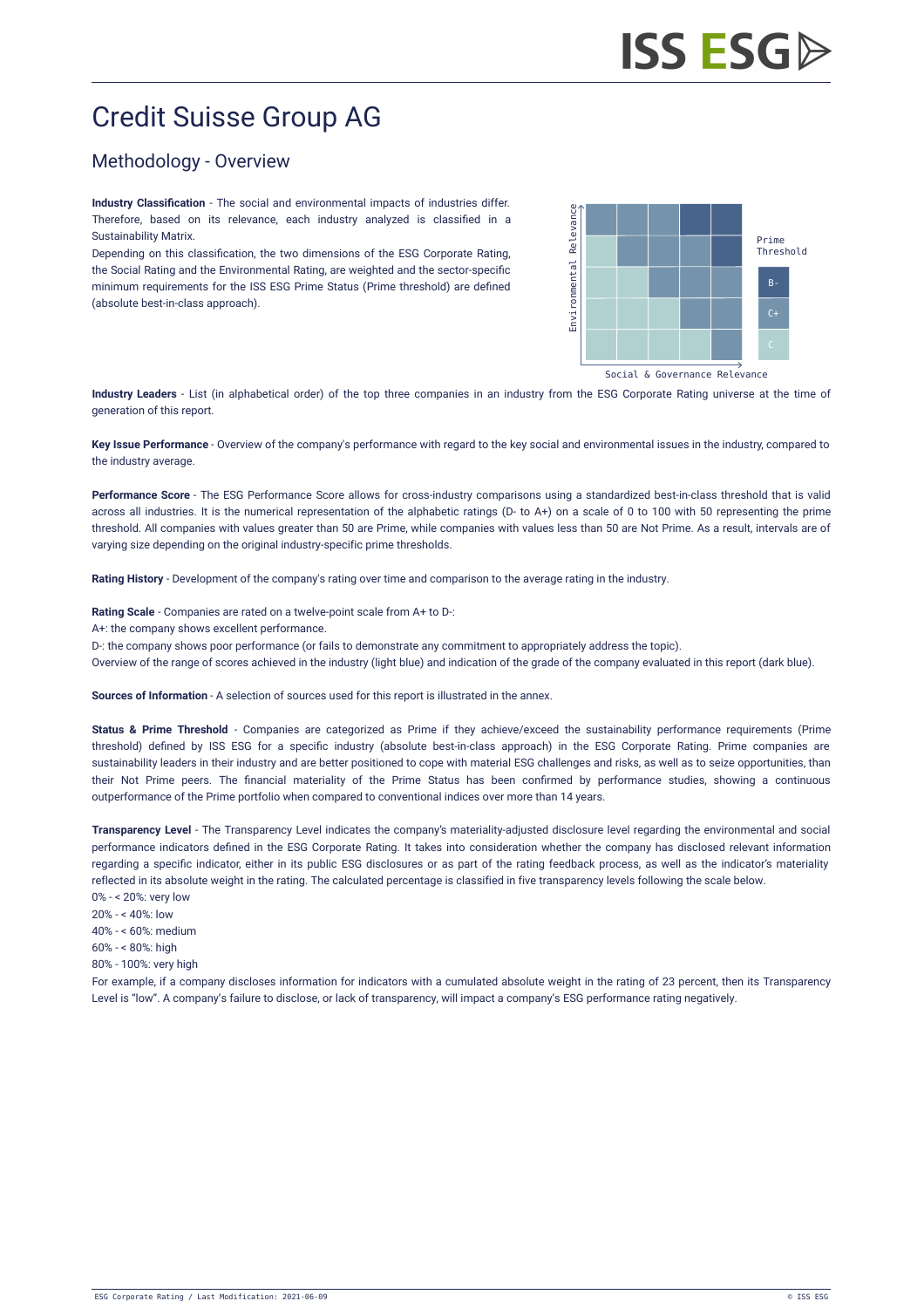# **ISS ESG**

# <span id="page-22-0"></span>ANNEX 2: Methodology

#### ISS ESG Green KPIs

The ISS ESG Green Bond KPIs serves as a structure for evaluating the sustainability quality – i.e. the social and environmental added value – of the use of proceeds of Credit Suisse's Green Bond.

It comprises firstly the definition of the use of proceeds category offering added social and/or environmental value, and secondly the specific sustainability criteria by means of which this added value and therefore the sustainability performance of the assets can be clearly identified and described.

The sustainability criteria are complemented by specific indicators, which enable quantitative measurement of the sustainability performance of the assets and which can also be used for reporting. If a majority of assets fulfill the requirement of an indicator, this indicator is then assessed positively. Those indicators may be tailor-made to capture the context-specific environmental and social risks.

To review the KPIs used in this SPO, please contact Federico Pezzolato (details below) who will send them directly to you.

#### Asset evaluation methodology

ISS ESG evaluates whether the assets included in the asset pool match the eligible project category and criteria listed in the Green Bond KPIs.

All percentages refer to the amount of assets within one category (e.g. wind power). Additionally, the assessment "no or limited information is available" either indicates that no information was made available to ISS ESG or that the information provided did not fulfil the requirements of the ISS ESG Green Bond KPIs.

The evaluation was carried out using information and documents provided to ISS ESG on a confidential basis by Credit Suisse (e.g. Due Diligence Reports). Further, national legislation and standards, depending on the asset location, were drawn on to complement the information provided by the issuer.

#### Assessment of the contribution and association to the SDG

The 17 Sustainable Development Goals (SDGs) were endorsed in September 2015 by the United Nations and provide a benchmark for key opportunities and challenges toward a more sustainable future. Using a proprietary method, ISS ESG identifies the extent to which Credit Suisse's Green Bond contributes to related SDGs.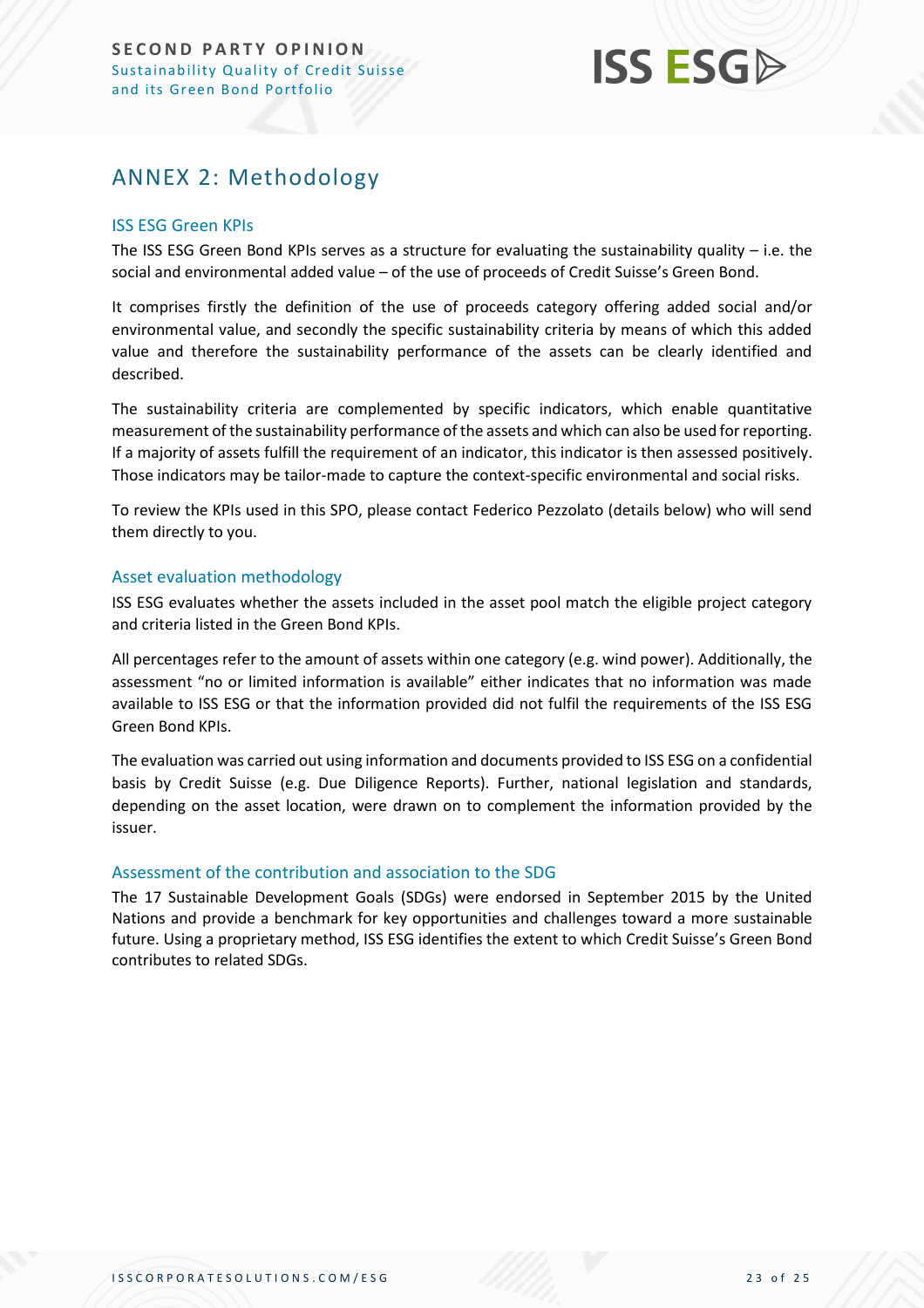

# <span id="page-23-0"></span>ANNEX 3: Quality management processes

#### **SCOPE**

Credit Suisse commissioned ISS ESG to compile a Green Bond SPO. The Second Party Opinion process includes verifying whether the Green Finance Framework aligns with the ICMA Green Bond Principles and to assess the sustainability credentials of its Green Bond, as well as the issuer's sustainability strategy.

#### **CRITERIA**

Relevant Standards for this Second Party Opinion

- ICMA Green Bond Principles
- **EXECUTE: ISS ESG KPI set: Solar Energy**
- Electric Vehicles
- **•** Green Buildings (Commercial)
- Public Transportation
- **■** Transport Infrastructure

#### ISSUER'S RESPONSIBILITY

Credit Suisse's responsibility was to provide information and documentation on:

- **Framework**
- Asset pool
- Documentation of ESG risks management at the asset level

#### ISS ESG'S VERIFICATION PROCESS

ISS ESG is one of the world's leading independent environmental, social and governance (ESG) research, analysis and rating houses. The company has been actively involved in the sustainable capital markets for over 25 years. Since 2014, ISS ESG has built up a reputation as a highly-reputed thought leader in the green and social bond market and has become one of the first Climate Bonds Initiative approved verifiers.

ISS ESG has conducted this independent Second Party Opinion of the Green Bond to be issued by Credit Suisse based on ISS ESG methodology and in line with the ICMA Green Bond Principles.

The engagement with Credit Suisse took place in April and May 2021.

#### ISS ESG'S BUSINESS PRACTICES

ISS has conducted this verification in strict compliance with the ISS Code of Ethics, which lays out detailed requirements in integrity, transparency, professional competence and due care, professional behaviour and objectivity for the ISS business and team members. It is designed to ensure that the verification is conducted independently and without any conflicts of interest with other parts of the ISS Group.